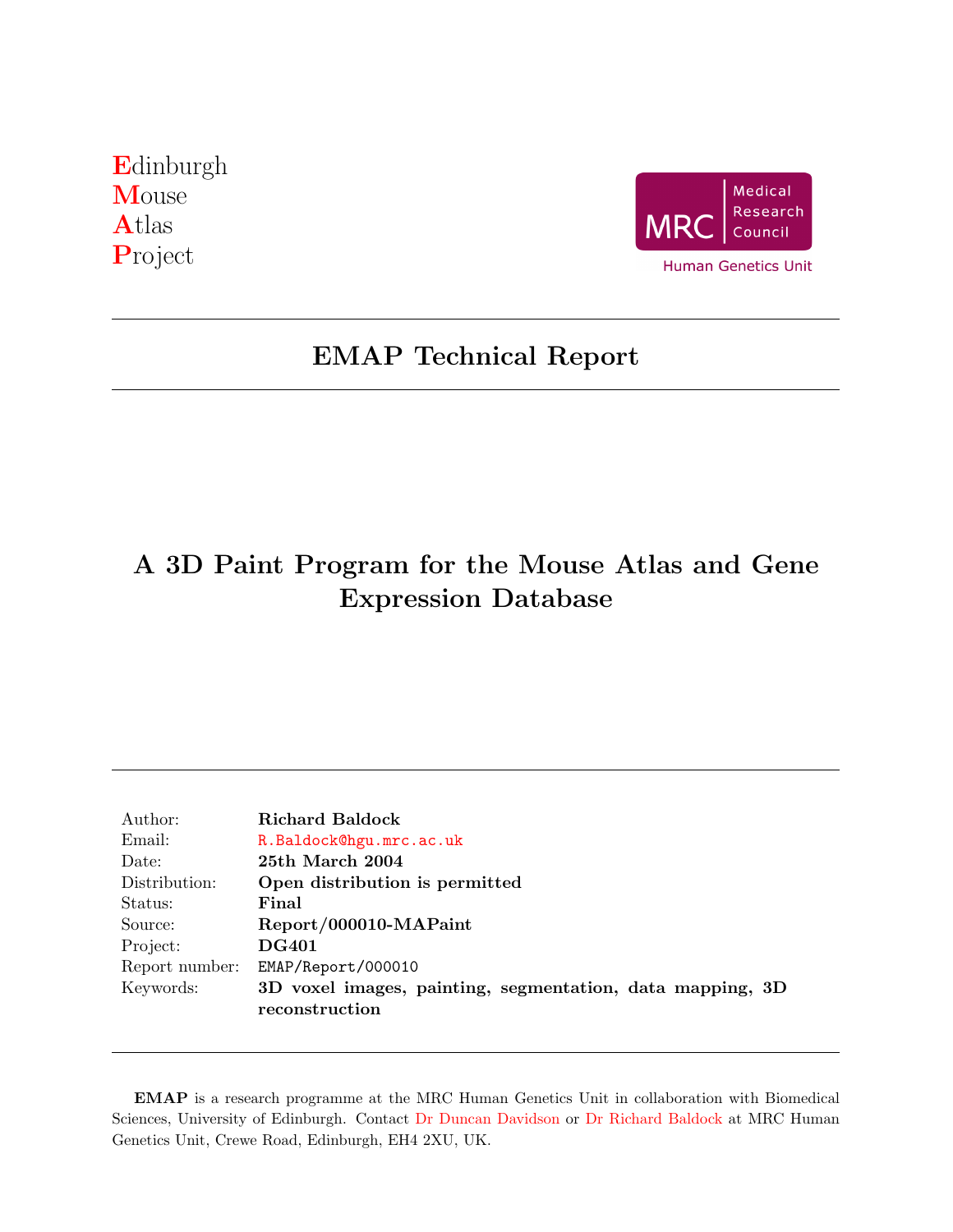## Abstract

At the core of the gene-expression database are a time series of grey-level reconstructions of the mouse embryo with every voxel identified as part as an anatomical component. By this means the gene-expression database can be mapped into a common geometric space or "standard mouse" and therefore enable search and comparison of the complex expression patterns. The 3D paint program is one of a number of tools to assist the creation of this atlas and the mapping of the anatomical structures.

The program allows the definition of arbitrarily complex 3D spatial domains by user interaction either directly by "painting" the reference image or by using the image processing and analysis tools as a form of "power-assist". The program can be used for defining any spatially organised data within the 3D space and in particular will be one of the means by which gene- expression will be entered into the database.

Note this document was written originally in 1996 and has been updated since but the current date reflects when the final version was generated and installed into the CVS repository.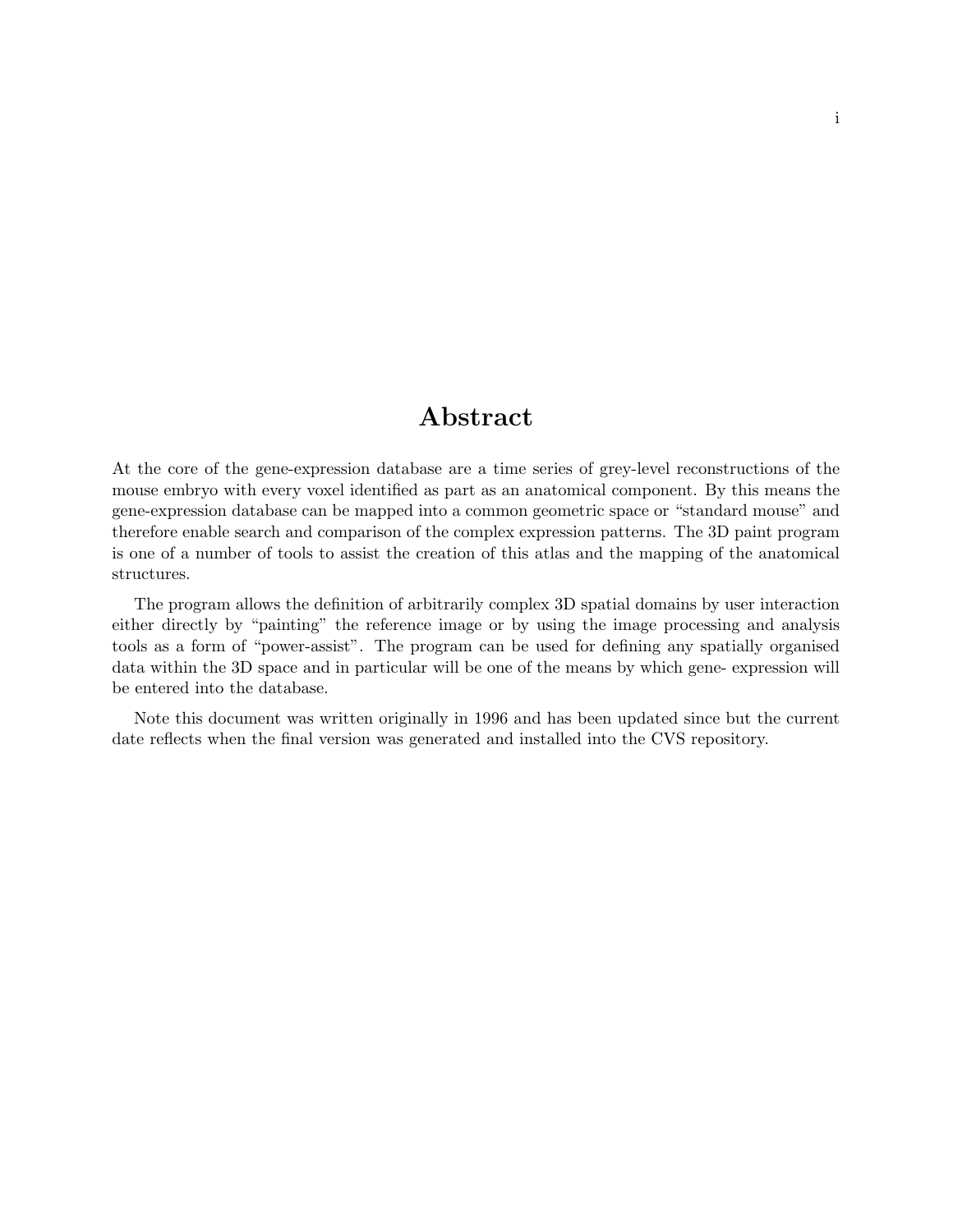## CONTENTS ii

## Contents

<span id="page-2-0"></span>

|          |     |       |  |  |  |                                                                                                       |  |  |  |  |  |  |  |   |    |              |   |  |  |  |  |  |  | $\mathbf{i}$ |
|----------|-----|-------|--|--|--|-------------------------------------------------------------------------------------------------------|--|--|--|--|--|--|--|---|----|--------------|---|--|--|--|--|--|--|--------------|
|          |     |       |  |  |  |                                                                                                       |  |  |  |  |  |  |  |   |    |              |   |  |  |  |  |  |  | ii           |
| 1        |     |       |  |  |  |                                                                                                       |  |  |  |  |  |  |  |   |    | $\mathbf{1}$ |   |  |  |  |  |  |  |              |
| $\bf{2}$ |     |       |  |  |  |                                                                                                       |  |  |  |  |  |  |  |   |    |              | 3 |  |  |  |  |  |  |              |
| $\bf{3}$ |     |       |  |  |  |                                                                                                       |  |  |  |  |  |  |  |   |    |              |   |  |  |  |  |  |  | 3            |
|          | 3.1 |       |  |  |  |                                                                                                       |  |  |  |  |  |  |  |   |    |              |   |  |  |  |  |  |  | 3            |
|          | 3.2 |       |  |  |  |                                                                                                       |  |  |  |  |  |  |  |   |    |              |   |  |  |  |  |  |  | 6            |
|          |     | 3.2.1 |  |  |  |                                                                                                       |  |  |  |  |  |  |  |   |    |              |   |  |  |  |  |  |  | 6            |
|          |     | 3.2.2 |  |  |  | Up is Up $\ldots \ldots \ldots \ldots \ldots \ldots \ldots \ldots \ldots \ldots \ldots \ldots \ldots$ |  |  |  |  |  |  |  |   |    |              |   |  |  |  |  |  |  | 7            |
|          |     | 3.2.3 |  |  |  | Look up Tables for Display to Image Coordinates                                                       |  |  |  |  |  |  |  |   |    |              |   |  |  |  |  |  |  | 8            |
|          | 3.3 |       |  |  |  |                                                                                                       |  |  |  |  |  |  |  |   |    |              |   |  |  |  |  |  |  | 9            |
|          | 3.4 |       |  |  |  |                                                                                                       |  |  |  |  |  |  |  | 9 |    |              |   |  |  |  |  |  |  |              |
|          | 3.5 |       |  |  |  |                                                                                                       |  |  |  |  |  |  |  |   |    | 11           |   |  |  |  |  |  |  |              |
|          | 3.6 |       |  |  |  |                                                                                                       |  |  |  |  |  |  |  |   | 11 |              |   |  |  |  |  |  |  |              |
| 3.7      |     |       |  |  |  |                                                                                                       |  |  |  |  |  |  |  |   |    | 11           |   |  |  |  |  |  |  |              |
| 4        |     |       |  |  |  |                                                                                                       |  |  |  |  |  |  |  |   |    |              |   |  |  |  |  |  |  | 12           |
| 5.       |     |       |  |  |  |                                                                                                       |  |  |  |  |  |  |  |   |    |              |   |  |  |  |  |  |  | 13           |
| 6        |     |       |  |  |  |                                                                                                       |  |  |  |  |  |  |  |   |    |              |   |  |  |  |  |  |  | 16           |
|          | 6.1 |       |  |  |  |                                                                                                       |  |  |  |  |  |  |  |   |    |              |   |  |  |  |  |  |  | 16           |
|          | 6.2 |       |  |  |  |                                                                                                       |  |  |  |  |  |  |  |   |    |              |   |  |  |  |  |  |  | -16          |
| 7        |     |       |  |  |  |                                                                                                       |  |  |  |  |  |  |  |   |    |              |   |  |  |  |  |  |  | 16           |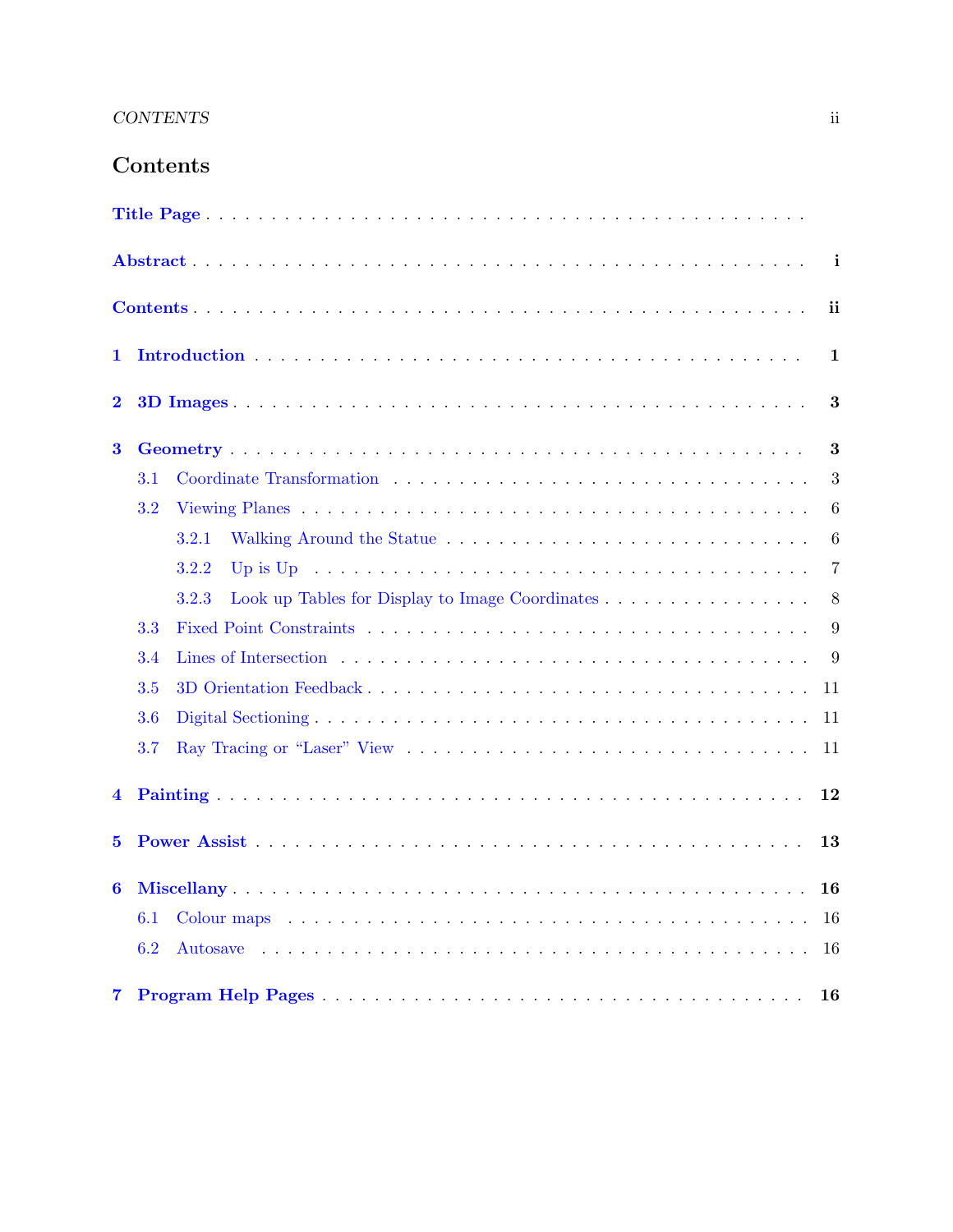#### 1 INTRODUCTION 1

## <span id="page-3-0"></span>1 Introduction

The essence of the gene-expression database being developed at the [MRC Human Genetics Unit](http://www.hgu.mrc.ac.uk) is the ability to map the complex patterns of expression, see figure [1,](#page-3-1) from many experiments at different times and places onto a standard geometric space in order to allow comparison both with the expression patterns of other genes, the extent ot developing anatomy and indeed any other spatially organised information of interest. Furthermore by mapping onto a standard framework it becomes possible to enter the information into a database and to pose both textual and spatial (including image processing) queries. Much of the existing gene expression data is known only in textual terms by reference to the anatomy but in general the anatomical descriptions will be limited in detail and less specific than actual image data. To enable the inclusion of this data and to allow comparison with the known anatomical structures and tissue properties we need a digital Atlas of the developing mouse embryo onto which we can independently map the anatomy and gene-expression. The development of this atlas is part of Mouse Atlas and Gene Expression Database project [\[1,](#page-18-4) [7,](#page-19-0) [2\]](#page-18-5) at the MRC in collaboration with the [Department of Anatomy,](http://www.ana.ed.ac.uk/) University of Edinburgh. -



Figure 1: Example expression patterns in a: the 12 day and b: the 9-day mouse embryo

<span id="page-3-1"></span>The underlying reference image at each stage must be a full grey-level reconstruction of the histology so that the atlas can be resectioned in any arbitrary plane to compare with the experimental sections. The anatomy forms a rich spatial and temporal structure with each anatomical component identified as a 3D spatial domain at every developmental stage at which it is present so it is possible to go from anatomical name to spatial region. The reverse is also possible because every voxel is part of an anatomical domain so by straightforward search it is possible to go from spatial region to anatomy. For this to be possible we must segment and label the entire 3D volume image for each embryonic stage in the atlas. The 3D paint program has been developed for this purpose. The links between text, anatomy domain and histology as represented by the grey-level voxel reconstruction is shown in figure [2.](#page-4-0)

The basic assumption is that the final decision for the labelling of any particular voxel must be made by the biologist and therefore the result of any image processing or analysis tools must be subject to review. The structure of the program reflects this assumption and it is assumed that the user will be actively "painting" the reference image, calling on "power-assist" as required.

A second important aspect of the program is that from a pilot studies it is clear that the optimum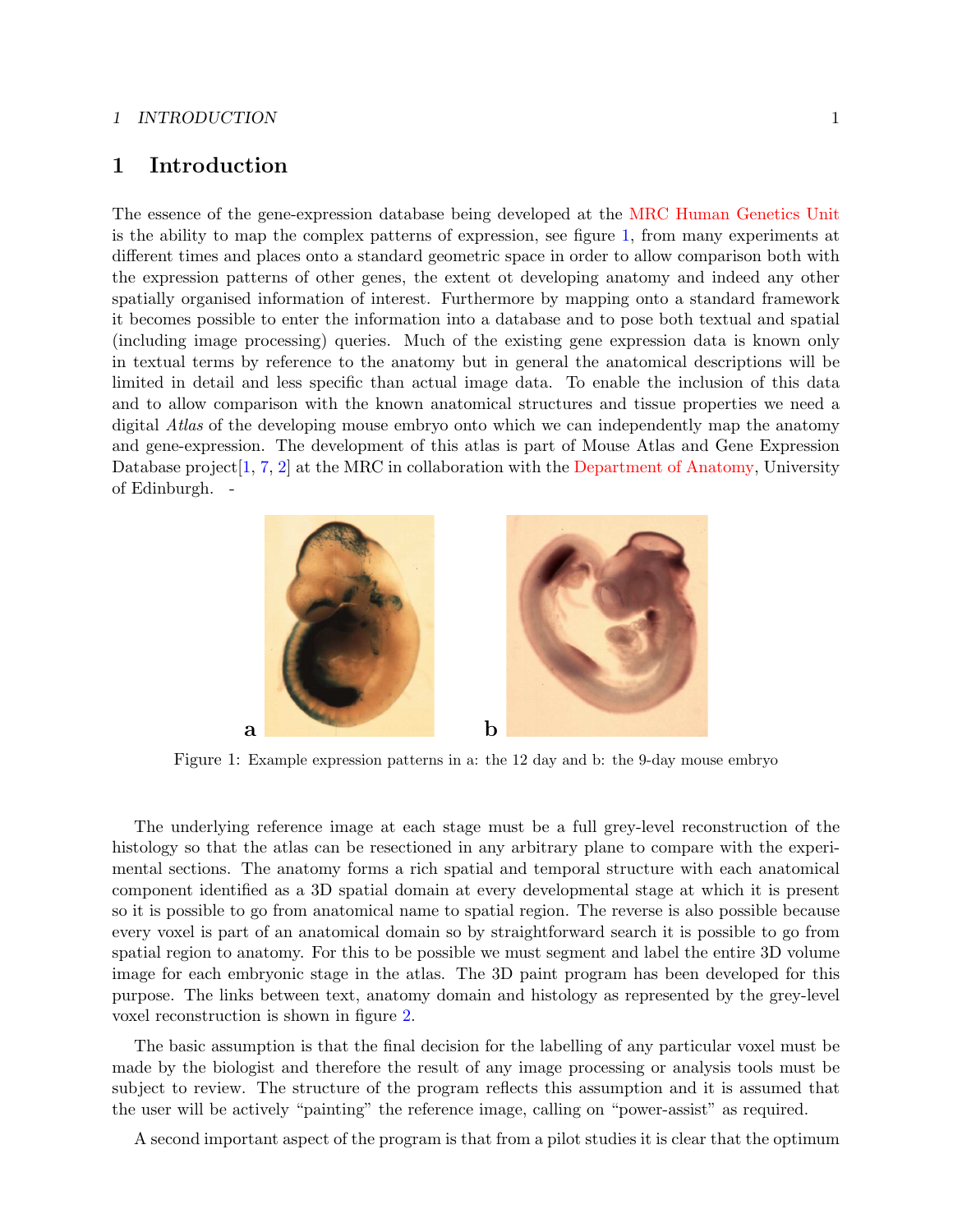

<span id="page-4-0"></span>Figure 2: The LHS of the figure shows a screen shot of the anatomy database browser with a selection of the 9-day tissues. The RHS shows a 3D view of the reference image in "cut-block" view to display orthogonal and arbitrary sections through the data, none of which are in the original sectioning planes. The RHS also shows in surface rendered mode selected anatomical components identified by the connecting lines.

viewing plane for identifying and painting structures is often not one of the standard sectioning planes and that it must be possible to paint in any arbitrary planes, preferably more than one at the same time. This is also required when the painting method is used for inputting section geneexpression data. It will not be possible or desirable to constrain the sectioning of the experimental embryos to the section planes of the atlas reconstructions.

The purpose of this document is to describe in some detail the mechanics of the painting program in order to provide a deeper understanding for the user and to get down in writing the precise definitions of the geometric quantities used to define the views. It is not intended as documentation of the code or as a user-guide. A user help/manual is provided as a set of [html documents](http://genex.hgu.mrc.ac.uk/Software/paint/paint_help/MAPaint_1.00/) accessible externally or from within the program, the code is documented as manual pages and within the source code files.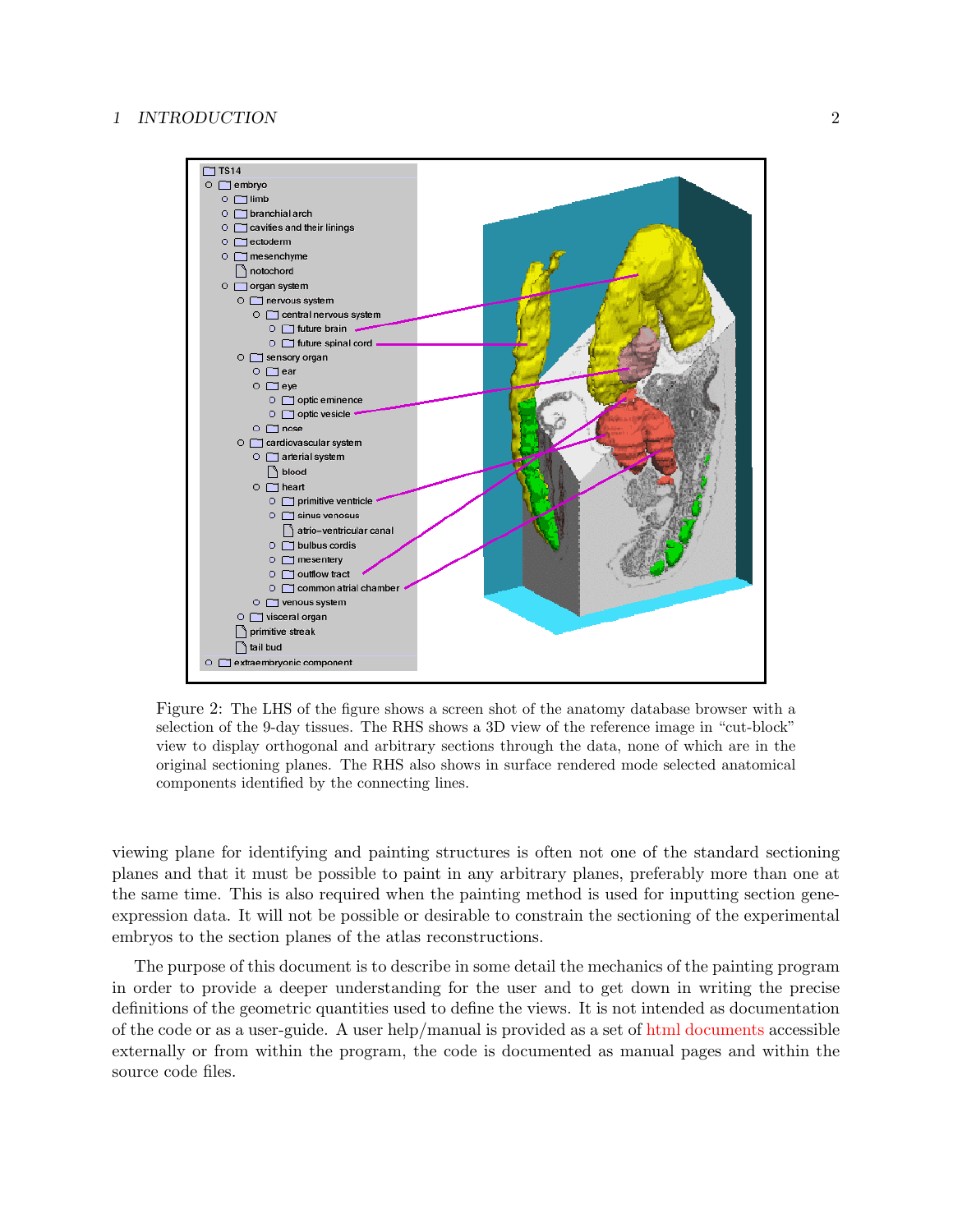#### 2 3D IMAGES 3

## <span id="page-5-0"></span>2 3D Images

The paint program is based on the image processing library known as  $\text{woolz}[8, 5, 6, 4]$  $\text{woolz}[8, 5, 6, 4]$  $\text{woolz}[8, 5, 6, 4]$  $\text{woolz}[8, 5, 6, 4]$  $\text{woolz}[8, 5, 6, 4]$  $\text{woolz}[8, 5, 6, 4]$  $\text{woolz}[8, 5, 6, 4]$  $\text{woolz}[8, 5, 6, 4]$  developed over the years at the MRC Human Genetics Unit. Internally the images are in woolz format which is interval coded and therefore compact for sparse image data and very efficient for the most frequent IP operations required for this program and the gene-expression database, and in particular binary operators - union, intersection, difference; morphological operations - erode, dilate, opening, closing; domain operations - segmentation, labelling, thresholding.

The 3D image structure in woolz is a simple extension of the 2D structure. In 2D an image (one of a number of possible woolz objects) is defined over an arbitrary region of a discrete 2D space with coordinates  $(k, l)$  where k is the column coordinate and l the line coordinate. For each line in the image there is a list of intervals which give the start and end points of the image along that line. There is a list (possibly empty) of intervals for each line and it is clear that an arbitrarily complex region of the discrete space can be defined in this way. It is assumed that the discretisation in the x and y directions is at fixed regular intervals, constant in both directions but not necessarily equal. The 3D structure is simply a stack of 2D images again with the constraint that the planes are evenly spaced and that within the plane bounds there must be a 2D image for every plane, although the image could be the empty set. The plane coordinate is defined to be  $p$ .

The advantage of the woolz encoding is that only grey-level information within the domain of the image is stored rather than for the whole rectangular box defined by the column, row and plane bounds. For the mouse atlas this can reduce the memory requirements in some cases by about a factor of five which is very significant for the later embryo stages where the grey-level image data may exceed 500 MBytes. Even with woolz encoding we may have to consider some form of lossy compression.

Each reconstruction will have its own internal discrete coordinate system with an associated affine transform which will provide the link between internal coordinates and external, biologically relevent coordinates. Furthermore it is likely that each anatomical component will have its own coordinate frame defined in order to establish the localised meaning of terms such as anteriorposterior etc.. These coordinate systems are not discussed here. The geometry detailed below is entirely within the internal coordinate system and is concerned with how arbitrary sections are presented to the user, how fixed point constraints are imposed on a view, the definitions of the viewing parameters and miscellaneous geometric calculations for example calculating the lines of intersection of views.

## <span id="page-5-1"></span>3 Geometry

In this section we discuss the basic geometric transformations used within the program and provide the definitions of viewing parameters.

#### <span id="page-5-2"></span>3.1 Coordinate Transformation

There are many ways to define an arbitrary rotation, scaling and translation of one coordinate frame into another. For the purposes of the paint program we define a set of parameters for viewing arbitrary planes through reconstructions which seem to be the most useful in terms of the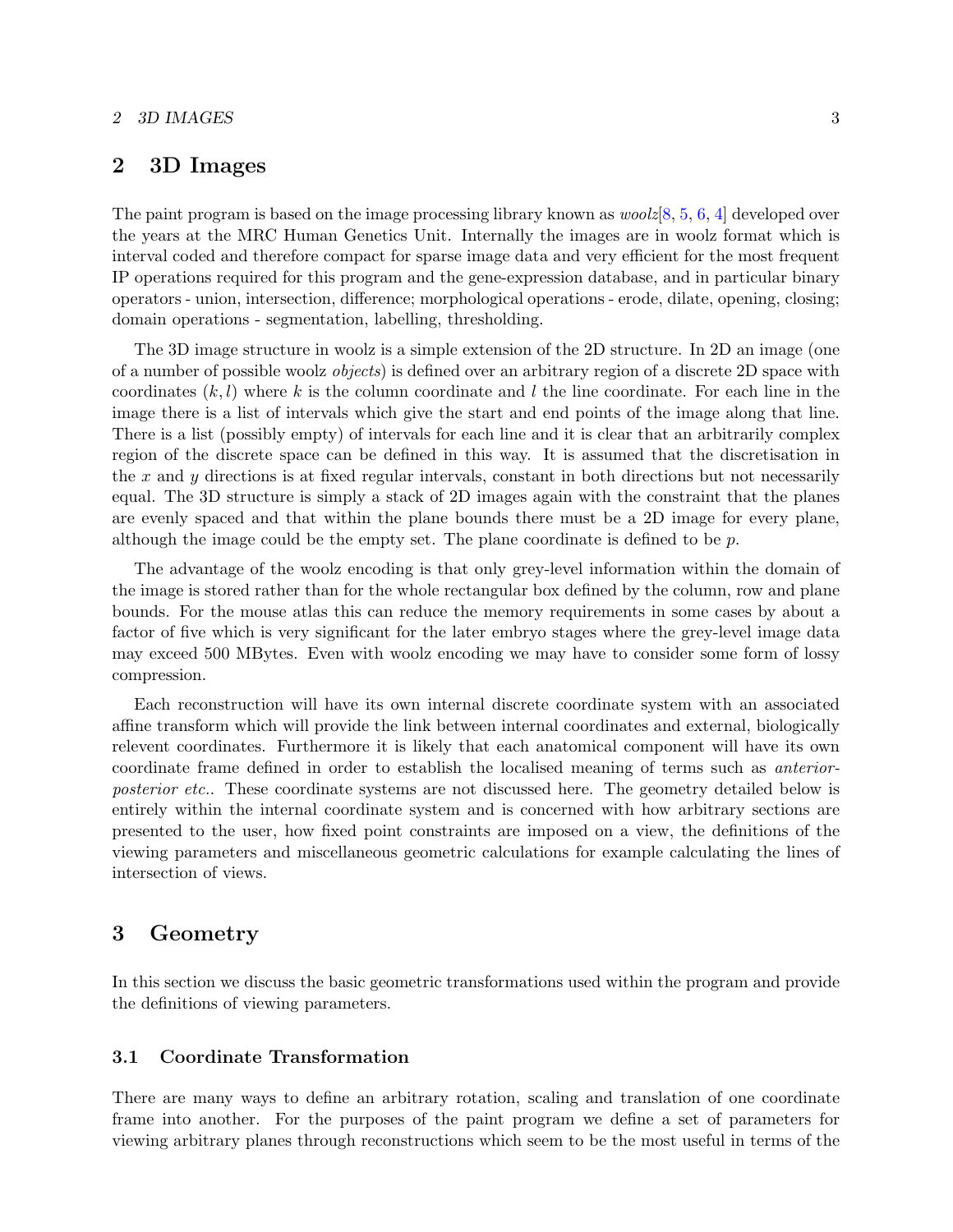way in which the paint program will be used and which should be easy to visualise for the user. The relationship between these transforms and the general affine transform used elsewhere is most easily found be direct comparison of the transform matrix elements.

We define a viewing plane by defining a new set of coordinate axes such that the new z-axis is along the "line-of-sight". This axis is fully determined by defining a single fixed point which is the new coordinate origin. The actual view plane is then defined to be perpendicular to this axis and is determined by a scalar distance parameter along the new axis. In this way the transformation between the original,  $\mathbf{r} = (x, y, z)$ , and viewing coordinates,  $\mathbf{r}' = (x', y', z')$ , is determined by a 3D rotation and translation with the viewing plane defined as a plane of constant  $z' = d$ . These parameters are dipicted in figure [3.](#page-6-0)



<span id="page-6-0"></span>Figure 3: The viewing plane is defined to be perpendicular to the viewing direction given by angles  $\theta$  and  $\phi$  which are yaw and pitch respectively. The actual plane is distance d from the fixed point f.

A 3D rotation can be defined in terms of Eulerian angles[\[3,](#page-18-8) page 107] which are not consistently defined in the literature, but for which we assume the usual British definition[\[9,](#page-19-3) page 9], where a rotation about an axis is *clockwise* in the direction of the axis and the second rotation is about the new y-axis:

- 1. rotate by angle  $\xi$  (xsi) about the z-axis
- 2. rotate by angle  $\eta$  (eta) about the new *y*-axis,
- 3. rotate by angle  $\zeta$  (zeta) about the new z-axis.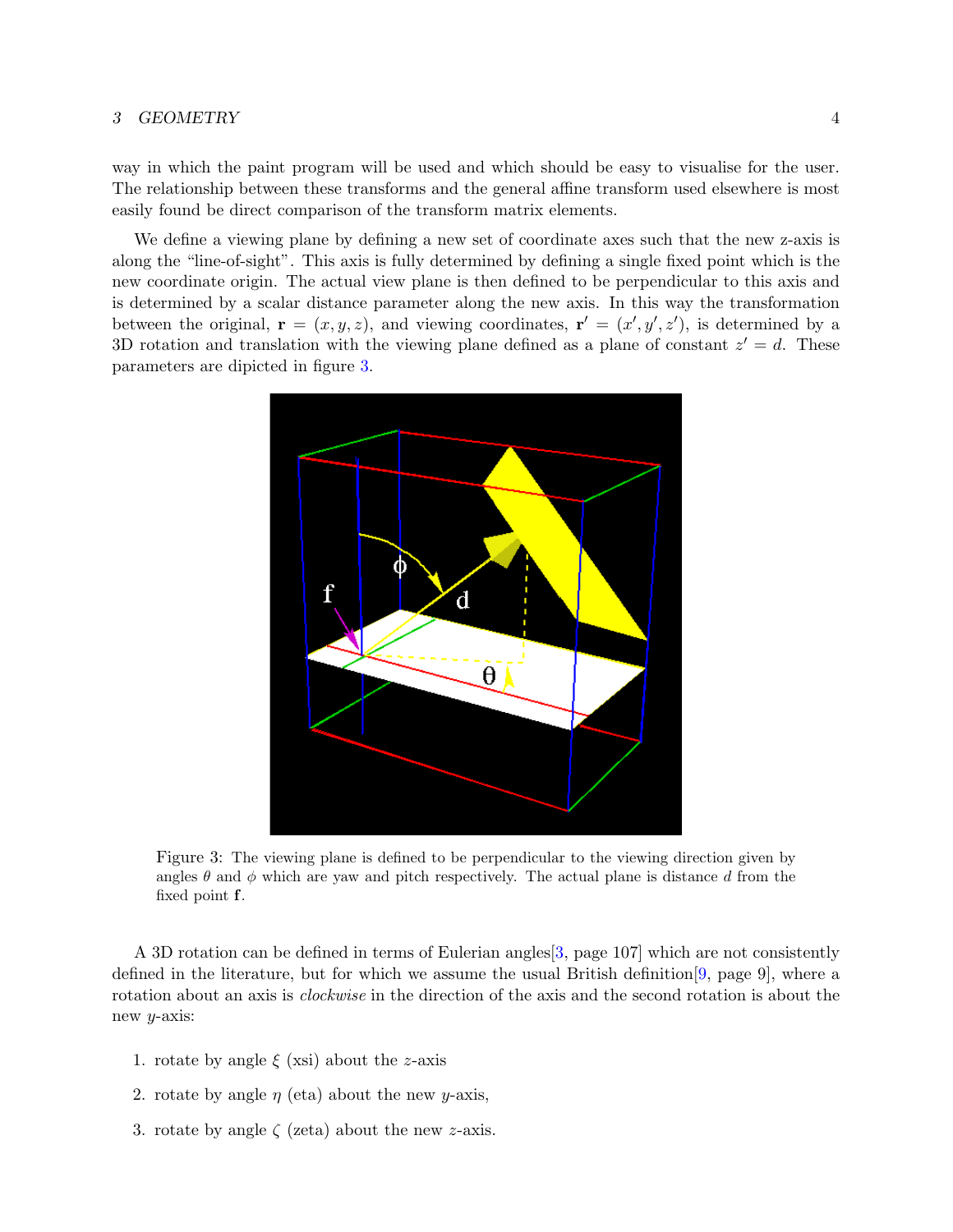This sequence is depicted in figure [4.](#page-7-0)

The rotation matrix defined by these angle is most easily determined as a product of three rotations:

$$
R = R_{\zeta} R_{\eta} R_{\xi} \tag{1}
$$

where in matrix notation

$$
R_{\xi} = \begin{pmatrix} \cos(\xi) & \sin(\xi) & 0 \\ -\sin(\xi) & \cos(\xi) & 0 \\ 0 & 0 & 1 \end{pmatrix}, \tag{2}
$$

$$
R_{\eta} = \begin{pmatrix} \cos(\eta) & 0 & -\sin(\eta) \\ 0 & 1 & 0 \\ \sin(\eta) & 0 & \cos(\eta) \end{pmatrix}
$$
 and (3)

$$
R_{\zeta} = \begin{pmatrix} \cos(\zeta) & \sin(\zeta) & 0 \\ -\sin(\zeta) & \cos(\zeta) & 0 \\ 0 & 0 & 1 \end{pmatrix}.
$$
 (4)



<span id="page-7-0"></span>Figure 4: The Eulerian angles. The line of intersection between the original x-y plane and the new x'-y' plane is known as the "line of nodes" and shown extended in red in the figure. The x' axis is below the original plane and not shown.

Multiplying the individual matrices yields

$$
R = \begin{pmatrix} \cos(\zeta)\cos(\eta)\cos(\xi) - \sin(\zeta)\sin(\xi) & \cos(\zeta)\cos(\eta)\sin(\xi) + \sin(\zeta)\cos(\xi) & -\cos(\zeta)\sin(\eta) \\ -\sin(\zeta)\cos(\eta)\cos(\xi) - \cos(\zeta)\sin(\xi) & -\sin(\zeta)\cos(\eta)\sin(\xi) + \cos(\zeta)\cos(\xi) & \sin(\zeta)\sin(\eta) \\ \sin(\eta)\cos(\xi) & \sin(\eta)\sin(\xi) & \cos(\eta) \end{pmatrix}
$$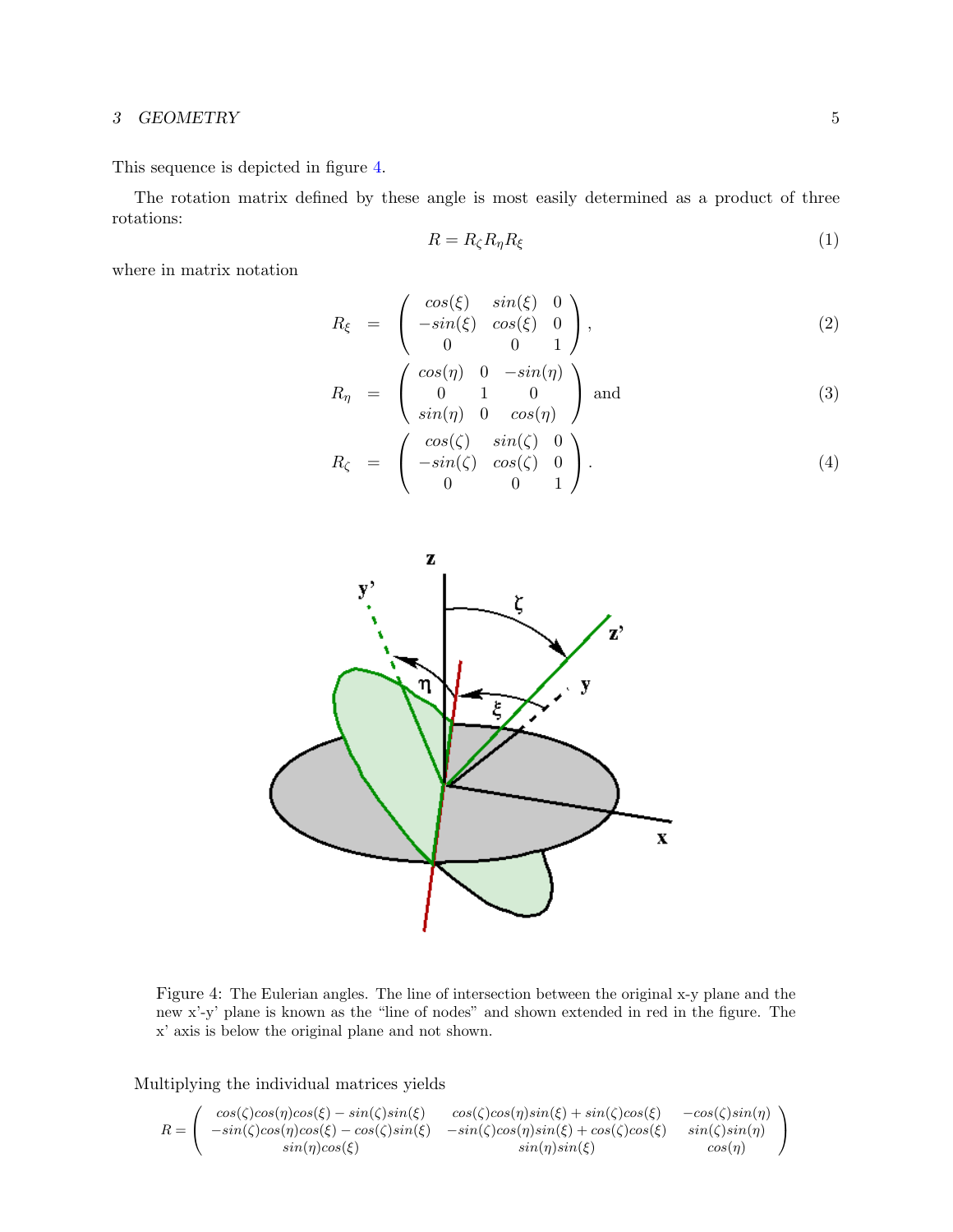A rigid body transformation can be described as a rotation followed by a translation. In our case we may wish to display the section with magnification and therefore the transformation from screen to object coordinates will also involve scaling. With this in mind we define the transform from object to viewing coordinates as

<span id="page-8-3"></span>
$$
\mathbf{r}' = sR(\mathbf{r} - \mathbf{f}),\tag{5}
$$

where s is the scaling and  $f$  is the fixed point in the original coordinates. Most of the calculations we require involve the inverse transform

<span id="page-8-2"></span>
$$
\mathbf{r} = \frac{1}{s}R^{-1}\mathbf{r}' + \mathbf{f},\tag{6}
$$

where  $R^{-1} = R^{T}$  (transposed matrix)[\[3\]](#page-18-8).

#### <span id="page-8-0"></span>3.2 Viewing Planes

The viewing or normal direction plus the fixed point and distance only define the viewed image to within an arbitrary viewing angle, there is still a choice of the orientation of the image on the screen. There are a number of possibilities here. One is to consider the 3D image as an object in space and display a projection of the viewing plane as seen by an observer in the same 3D space. This has the merit of providing clear feedback of the position of the plane within the whole but is not ideal for painting because for some angles the projection will introduce perspective distortion of the image. There are two solutions adopted by the paint program both of which display the view-plane "flat" on the screen, i.e. the view orthogonal to the viewing direction. The difference in the two is the model used to establish the rotation around the viewing direction. In the first versions of the program the plane was displayed as if the viewer was "walking" around the structure on the  $x - y$  plane. This proved confusing and therefore a different model has been included which is to ensure that the projection of an arbitrary but predefined vector  $\bf{u}$  (up) onto the viewing plane will be parallel to the y-axis of the displayed plane (actually "up" on the screen is in the direction  $(0, -1)$  in screen coordinates because traditionally raster coordinates start at the top left corner of the screen). Both of these have their advantages and disadvantages and therefore the either model can be selected.

#### <span id="page-8-1"></span>3.2.1 Walking Around the Statue

The initial solution adopted in the 3D paint program is to always display the viewing plane "flat" but to orient the image as if the viewer were "walking around" the object. The actual displayed image is then obtained by rotating the viewed plane about an axis parallel to the line of intersection of the view plane and the "horizontal" which is defined to be a plane of constant z. This is depicted in figure [3](#page-6-0) where two viewing angles are defined: the angle to the x-axis of the projection of the viewing direction onto the horizontal,  $\theta$ , and the angle from the viewing direction to the z-axis,  $\phi$ . These are the usual spherical coordinate angles and are known under many aliases e.g. azimuth and declination or pitch and yaw. Only two angles are required to define the viewing direction and the third Eulerian angle is determined by using the rule outlined above. It can be seen for example that a y – z plane is displayed with  $y' = y$  and  $x' = z$ , and the x – z plane is displayed with  $x' = x$ and  $y' = -z$ . It is straightforward to show that the Euler angles defined using  $\theta$ ,  $\phi$  and rotation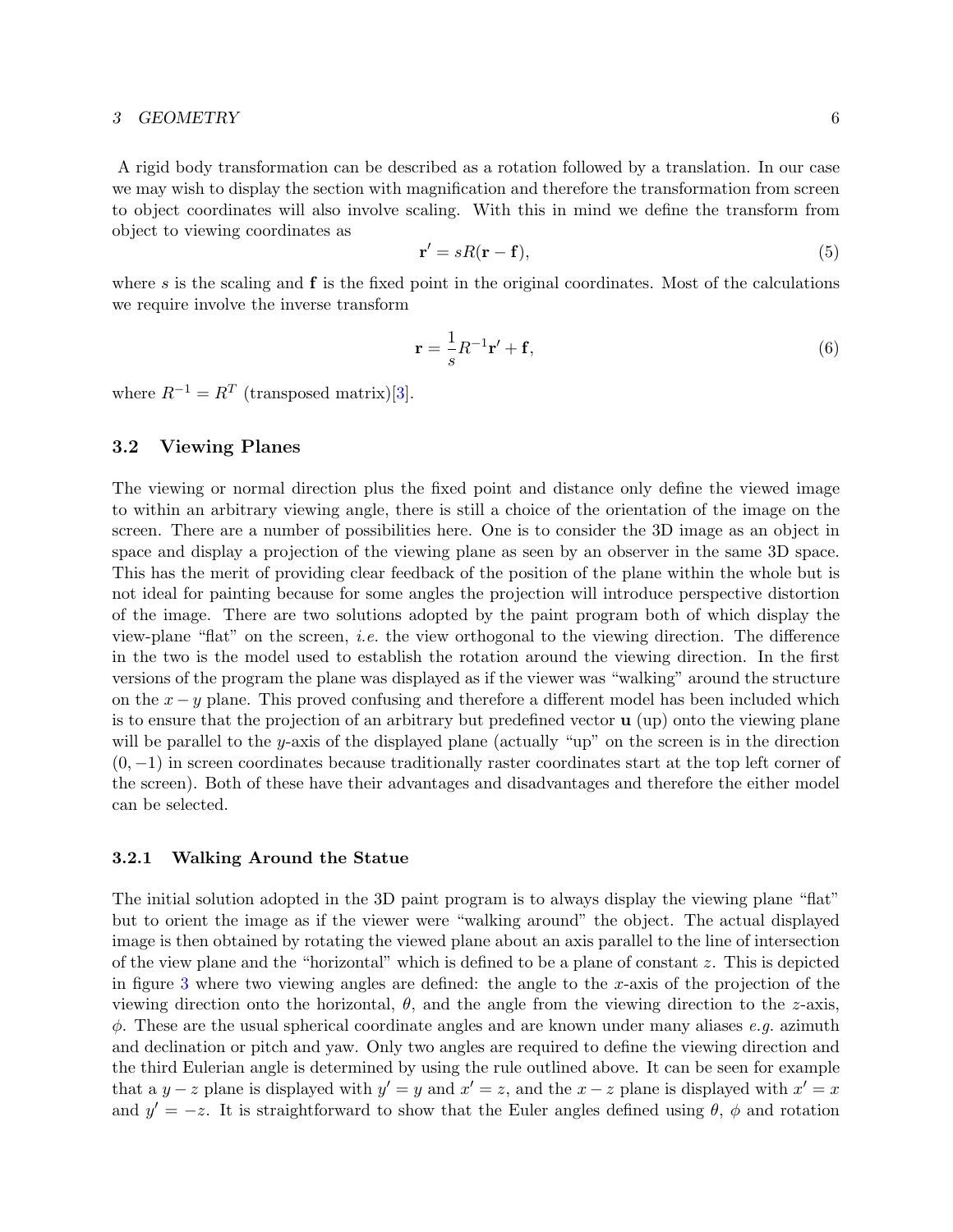about the line of intersection with the horizontal are

$$
\xi = \theta, \tag{7}
$$

$$
\eta = \phi \text{ and } (8)
$$

$$
\zeta = -\theta. \tag{9}
$$

Substituting these into equation [3.1](#page-7-0) yields

$$
R = \begin{pmatrix} \cos^2(\theta)\cos(\phi) + \sin^2(\theta) & \cos(\theta)\sin(\theta)(\cos(\phi) - 1) & \cos(\theta)\sin(\phi) \\ \cos(\theta)\sin(\theta)(\cos(\phi) - 1) & \sin^2(\theta)\cos(\phi) + \cos^2(\theta) & \sin(\theta)\sin(\phi) \\ -\cos(\theta)\sin(\phi) & -\sin(\theta)\sin(\phi) & \cos(\phi) \end{pmatrix}
$$
(10)

For each new view it is necessary to calculate the corresponding point in the reference image for each point on in the view plane. This is done by defining a set of look-up tables so that the trigonometric functions are only calculated once for each viewing direction. Because the transform angles can be arbitrary floating point numbers it is necessary to calculate the corresponding point in the reference image in real (floating point) coordinates. This means that 6 LUT's are required namely a vector LUT for x' and y'. These LUT's, the maximum values for  $x'$ ,  $y'$  and  $z'$ , the view angles, fixed point and distance are each stored in the ViewStruct data-structure held with each view window and are used for updating values as the distance or other parameters are modified.

#### <span id="page-9-0"></span>3.2.2 Up is Up

In this model the projection of a predefined direction "up" will always be displayed as the vertical in the section view. If the viewing direction is parallel to this vector then the angle of rotation around the viewing direction is not defined and an arbitrary choice can be made. A consequence of this is that for small changes in viewing direction around the "up" vector may give rise to arbitrarily large changes in the display orientation. This effect occurs for any rule which determines the screen orientation solely from the static viewing orientation. If a smooth transformation is required then it is necesary to select the orientation not just in terms of the viewing direction but also in terms of the previously viewed section, *i.e.* dynamic information is required. This of course means that the viewing direction does not uniquely define the section orientation.

To establish the viewing transformation we need to calculate the Euler angle  $\zeta$  so that the projection of the up vector,  $\bf{u}$ , is parallel to the displayed y-axis. To do this we calculate the angle  $\omega$  between the component of the vector **u** perpendicular to the viewing direction and the y-axis in the new coordinate system for the transformation  $R(\xi, \eta, \zeta) = R(\theta, \phi, 0)$ . The angle  $\zeta$  is then  $\omega$  or  $\omega - \pi$  depending on the orientation of the y-axis on the screen. This angle can be easily established by rotating the up vector by  $R(\theta, \phi, 0)$  and calculating the angle of the projection of this vector to the transformed  $y$ -axis. Thus if

$$
\mathbf{w} = R\mathbf{u}, \quad \text{then} \tag{11}
$$

$$
\omega = \tan^{-1}(\frac{w_x}{w_y}).\tag{12}
$$

Given the Euler angles the view transformation is calculated in exactly the same way as for the other viewing mode.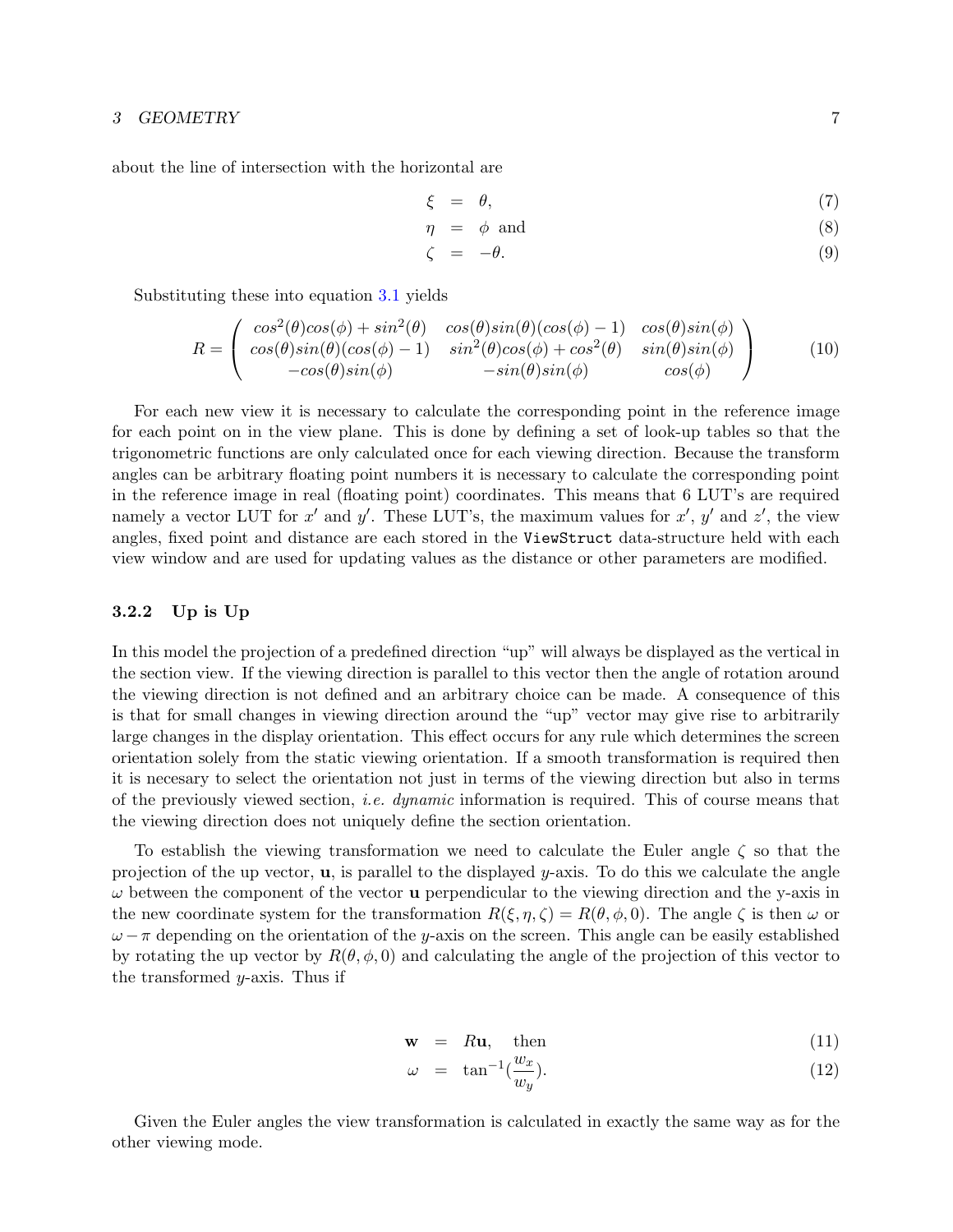#### <span id="page-10-0"></span>3.2.3 Look up Tables for Display to Image Coordinates

To make the calculation more efficient we can minimize the number of floating point operations by pre-calculating the trigonometric terms and storing them as look-up tables (LUT). In this case we are transforming from the 2D display frame back to 3D image coordinates and to avoid roundoff error we require 6 LUTs for each of x' and y' to  $(x, y, z)$ . Note x' and y' are always integer coordinates in the display frame. In our coordinate system we want the transform from  $(x', y', d)$ to the original image coordinates therefore using equation [6](#page-8-2) we get

$$
x = \frac{1}{s}(R_{11}^{-1}x' + R_{12}^{-1}y' + R_{13}^{-1}d) + f_x,
$$
  
\n
$$
y = \frac{1}{s}(R_{21}^{-1}x' + R_{22}^{-1}y' + R_{23}^{-1}d) + f_y
$$
 and  
\n
$$
z = \frac{1}{s}(R_{31}^{-1}x' + R_{32}^{-1}y' + R_{33}^{-1}d) + f_z.
$$
\n(13)

We define LUTs for  $x'$  to  $(x, y, z)$  which include the constant terms:

$$
T_{x'x}(x') = \frac{1}{s}(R_{11}^{-1}x' + R_{13}^{-1}d) + f_x,
$$
  
\n
$$
T_{x'y}(x') = \frac{1}{s}(R_{21}^{-1}x' + R_{23}^{-1}d) + f_y,
$$
  
\n
$$
T_{x'z}(x') = \frac{1}{s}(R_{31}^{-1}x' + R_{33}^{-1}d) + f_z.
$$
\n(14)

and similarly for  $y'$  to  $(x, y, z)$ :

$$
T_{y'x}(x') = \frac{1}{s} R_{12}^{-1} y',
$$
  
\n
$$
T_{y'y}(x') = \frac{1}{s} R_{22}^{-1} y',
$$
  
\n
$$
T_{y'z}(x') = \frac{1}{s} R_{32}^{-1} y'.
$$
\n(15)

To determine the new section image the transformations can be calculated by look-up plus one addition:

$$
x = T_{x'x}(x') + T_{y'x}(y'),\n y = T_{x'y}(x') + T_{y'y}(y'),\n z = T_{x'z}(x') + T_{y'z}(y').
$$
\n(16)

If the viewing direction does not change and only the distance parameter is incremented by  $\delta d$ then the  $y'$  LUTs are unchanged and the  $x'$  LUTs become:

$$
T_{x'x}(x', d + \delta d) = T_{x'x}(x', d) + \frac{1}{s} R_{13}^{-1} \delta d,
$$
  
\n
$$
T_{x'y}(x', d + \delta d) = T_{x'y}(x', d) + \frac{1}{s} R_{23}^{-1} \delta d,
$$
  
\n
$$
T_{x'z}(x', d + \delta d) = T_{x'z}(x', d) + \frac{1}{s} R_{33}^{-1} \delta d.
$$
\n(17)

Note  $R^{-1} = R^{T}$ . The LUTs are calculated over the maximum range possible for x' and y' which is determined by forward transform (equation [5\)](#page-8-3) of the bounding box of the original image.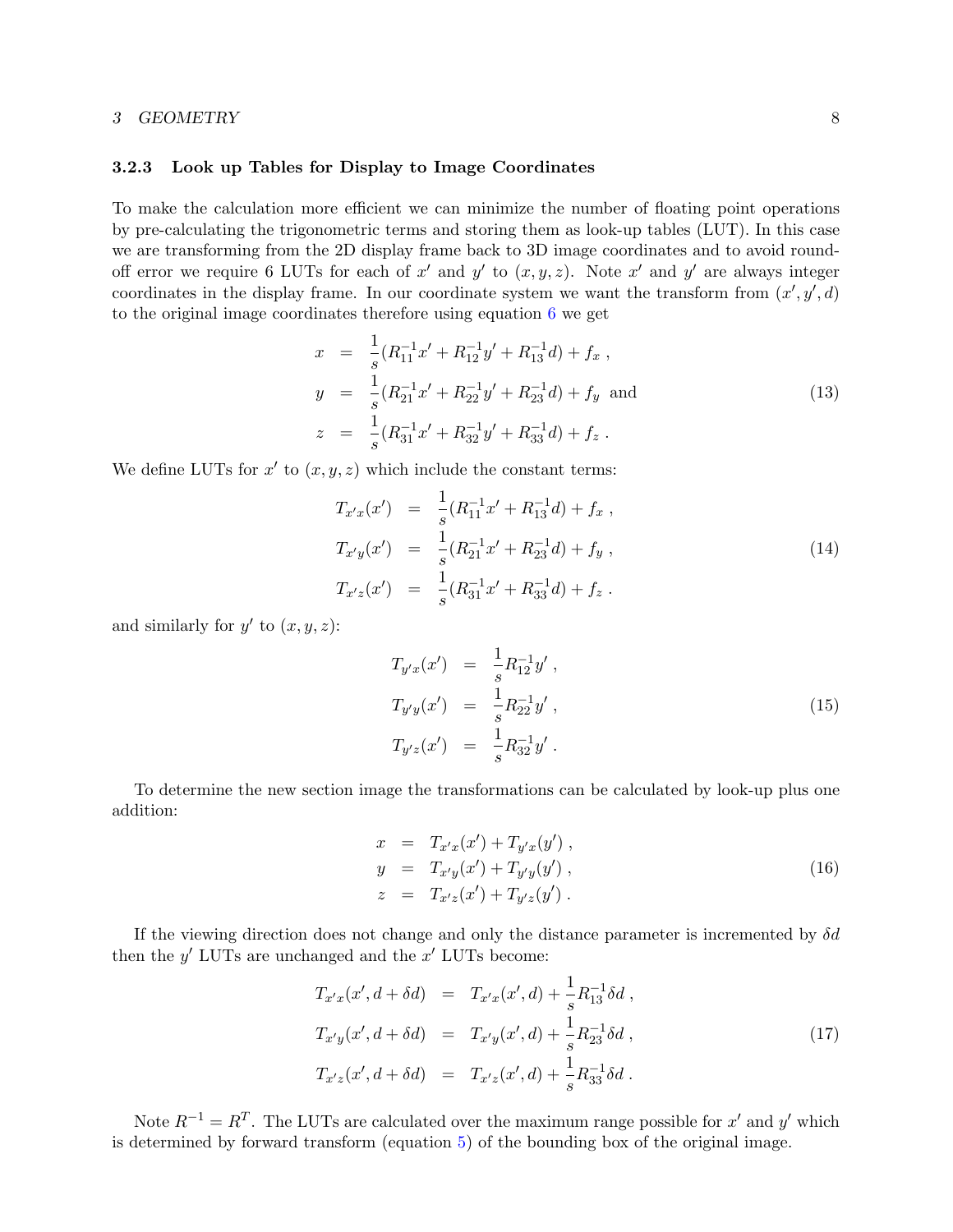#### <span id="page-11-0"></span>3.3 Fixed Point Constraints

Navigation through the volume can be difficult especially since arbitrary sections give rise to unfamiliar views of well-known structures. To aid the navigation the paint program give a "cartoon" 3D feedback display showing the rough position of each view with respect to the bounding box (see the section on 3D display). A control within the view windows that can provide assistance for navigation is the option of setting fixed-point constraints. The basic idea of the transformation used is that it may often be possible to identify one or more points within the image that the user wishes to be definitely visible and thereby reduce the search space to setting the viewing angles. If one point is fixed then there are two degrees of freedom left to set the view and if there are two fixed points then there is only one degree of freedom.

The transformation is defined so that by setting one fixed point, f, the orientation parameters, θ, φ, will rotate the view plane about this point. If two points are fixed then θ and φ are dependent and can be represented in parametric form using a third angle parameter,  $\psi$ , which corresponds to the angle around the line joining the two fixed points.

The two fixed points  $f_1$  and  $f_2$  define vector

$$
n_1 = \frac{f_2 - f_1}{|f_2 - f_1|}
$$

which must remain in the view plane. The values of  $\theta$  and  $\phi$  which define the plane in which the two fixed points were initially defined,  $\theta_0$  and  $\phi_0$ , define an axis perpendicular to  $n_1$ 

$$
\mathbf{n_2} = R_0^{-1}\mathbf{z},
$$

where  $R_0$  is the rotation matrix defined by  $\theta_0$ ,  $\phi_0$  and  $\mathbf{z} = (0, 0, 1)^T$ . A third axis,  $\mathbf{n_3} = \mathbf{n_1} \wedge \mathbf{n_2}$ , is perpendicular to both  $n_1$  and  $n_2$  and can be used to define the normal to a viewing plane which contains the two fixed points:

$$
\mathbf{n} = cos(\psi)\mathbf{n_2} + sin(\psi)\mathbf{n_3},
$$

where  $0 \le \psi \le 2\pi$ , and  $\psi = 0.0$  is the original fixed plane. If we demand that **f** is equal to one of the two fixed points and that the viewing direction is n then both fixed points will be visible. The corresponding viewing angles are given by:

$$
cos(\phi) = n_z, \tag{18}
$$

$$
tan(\theta) = \frac{n_y}{n_x}.\tag{19}
$$

Note if  $\mathbf{n} = \mathbf{z}$  then  $\theta$  is ill-defined. In the program paint the third Euler angle  $\zeta$  is determined by requiring that the vector  $n_1$  maintains a constant angle to the vertical on the screen. This angle is determined by when the fixed line is first set.

In the 3D paint program the fixed point constraints are implemented so that they remain in force whilst only the angles are being modified. Resetting the first fixed point or changing the distance parameter will cancel the second fixed point constraint.

#### <span id="page-11-1"></span>3.4 Lines of Intersection

To make the painting easier on an undistorted image the arbitrary sections are not displayed with any sort of orthographic or perspective projection but as seen from the viewing angle. This can be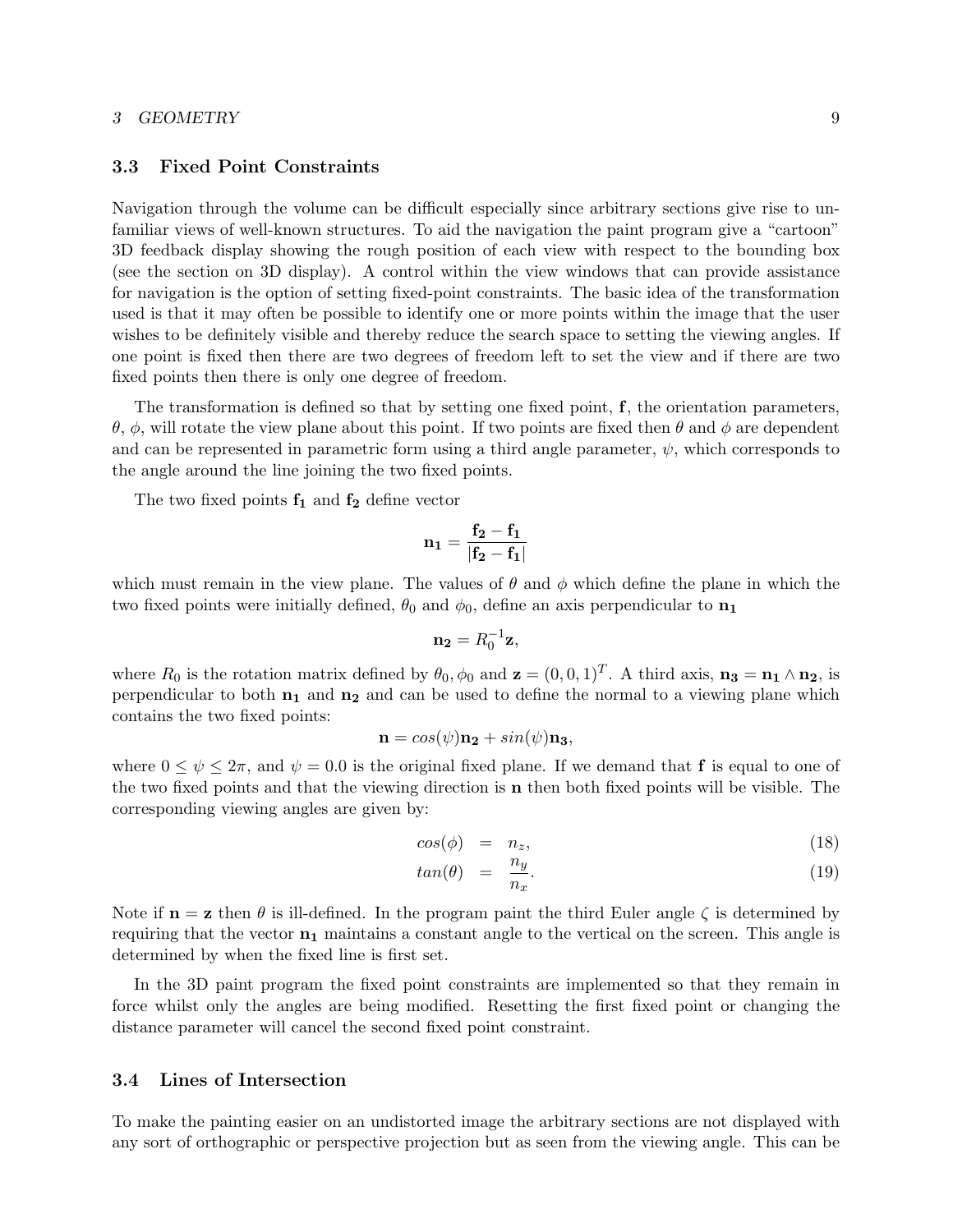somewhat confusing and to help navigation the line of intersection of the view that has the current "input-focus" (usually when the cursor is in the view window) with all other views is displayed and will move as the controls are adjusted. To determine the line of intersection is straightforward geometry and requires solving a set of three simultaneous equations to find a point in each view that is common to both.

For two given planes  $p_1$  and  $p_2$  with viewing angles  $(\theta_1, \phi_1)$  and  $(\theta_2, \phi_2)$  respectively we want to establish the angle,  $\alpha$ , and a point,  $\mathbf{p} = (p_X, p_Y)$ , of the line of intersection of plane 1 in plane 2. With these two quantities we can then draw the line of intersection in plane 2:

$$
(y - p_y) = \tan(\alpha)(x - p_x).
$$

If  $n_1$  is the normal to viewing plane 1 and  $n_2$  is the normal to viewing plane 2 then the line of intersection, which must lie in both planes, is parallel to the vector  $\mathbf{n}_1 \wedge \mathbf{n}_2$ . To establish the angle in plane 2 we rotate this vector to plane 2 coordinates,  $\mathbf{l} = R_2(\mathbf{n}_1 \wedge \mathbf{n}_2)$ , and

$$
tan(\alpha) = \frac{l_y}{l_x}.
$$

To calculate a point of intersection of the two planes we solve for the point of intersection of a line in plane 1 with plane 2. A line in plane 1 which must intersect plane 2 is a normal to the line of intersection. If  $f_1$  and  $d_1$  are the fixed point and distance parameters of plane 1 then the normal to the line of intersection which passes through the origin in plane 1 is

$$
\mathbf{r} = \mathbf{n_1} \wedge (\mathbf{n_1} \wedge \mathbf{n_2})s_1 + \mathbf{f_1} + \mathbf{n_1}d_1,\tag{20}
$$

where  $s_1$  is a scalar parameter. Plane 2 can defined in terms of a vector parameter  $\mathbf{s_2} = (x_2, y_2, d_2)^T$ where  $x_2, y_2$  are free parameters and  $d_2$  is the distance parameter of plane 2 by the equation

$$
\mathbf{r} = R_2^{-1} \mathbf{s_2} + \mathbf{f_2}.\tag{21}
$$

The point of intersection between this plane and the line in plane 1 is found by solving

$$
R_2^{-1} \mathbf{s_2} + \mathbf{f_2} = \mathbf{n_1} \wedge (\mathbf{n_1} \wedge \mathbf{n_2})s_1 + \mathbf{f_1} + \mathbf{n_1}d_1, \tag{22}
$$

for the parameters  $s_1$ ,  $x_2$  and  $y_2$ . This vector equation results in a set of three simultaneous equations which can be expressed in matrix form

$$
A\left(\begin{array}{c}x_2\\y_2\\s_1\end{array}\right) = \mathbf{B} \tag{23}
$$

where  $B = f_1 - f_2 + n_1d_1 - n_2d_2$  and

$$
A = \left( \begin{array}{cccc} (R_2^{-1})_{11} & (R_2^{-1})_{12} & -({\bf n_1} \wedge ({\bf n_1} \wedge {\bf n_2}))_x \\ (R_2^{-1})_{21} & (R_2^{-1})_{22} & -({\bf n_1} \wedge ({\bf n_1} \wedge {\bf n_2}))_y \\ (R_2^{-1})_{31} & (R_2^{-1})_{32} & -({\bf n_1} \wedge ({\bf n_1} \wedge {\bf n_2}))_z \end{array} \right).
$$

The equations are solved in the paint program using standard linear equations algorithms.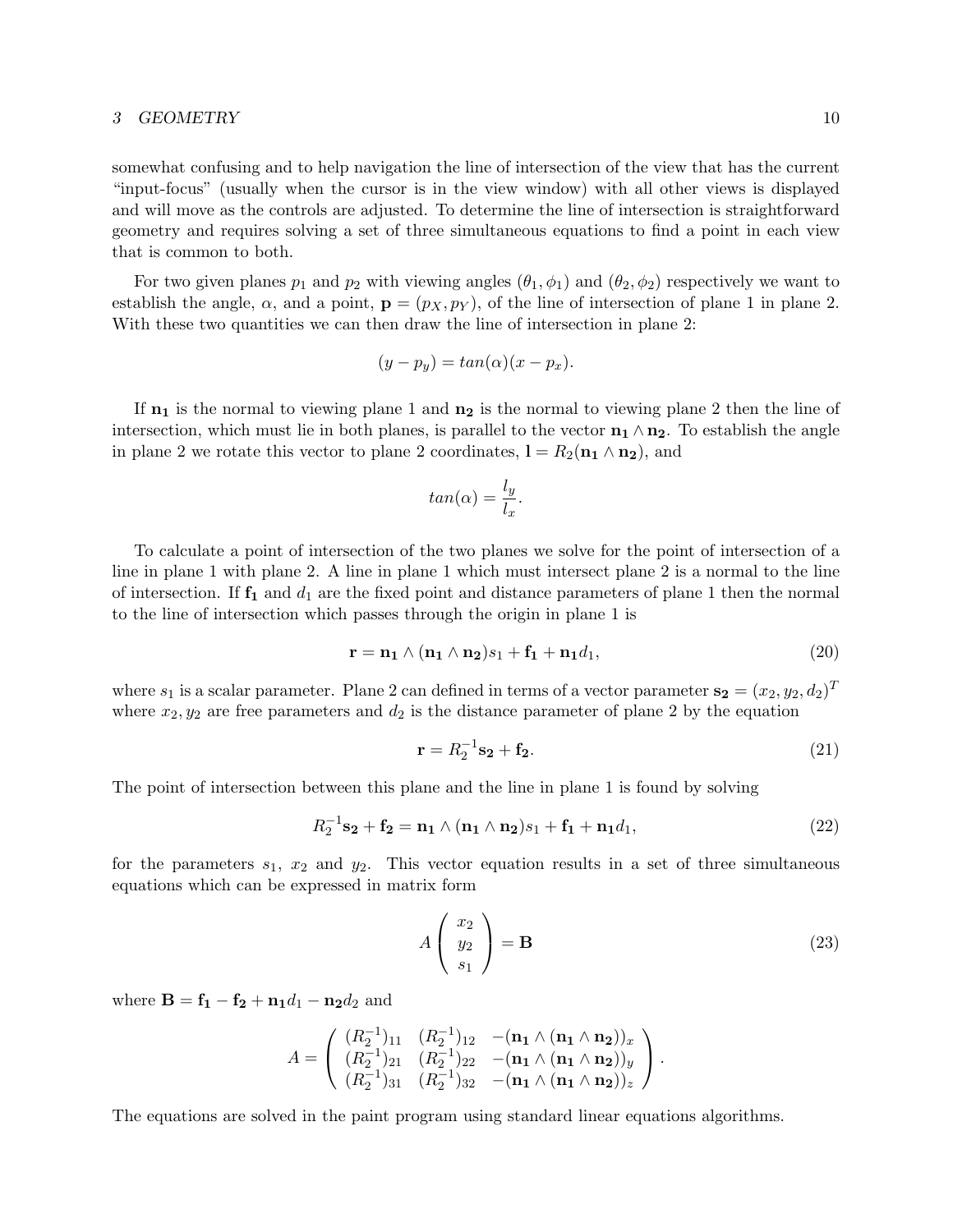#### <span id="page-13-0"></span>3.5 3D Orientation Feedback

The lines of intersection of each plane with respect to the others provides a form of feedback to the relative positions of each viewing plane however because the views are not projections from 3D onto the screen there are no perspective cues to help the user orient the different views. This is not very important for the normal orthogonal sections which presumably will be familiar to most users of the database but for non-standard viewing directions could make easy use of the atlas and recognition of structures more difficult.

As an additional aid to orientation a "cartoon" 3D perspective display of the enclosing rectangle plus the various viewing planes is shown in the main window of the paint program. These geometric objects are displayed using OpenGL which is now emerging as the standard 3D graphics API for all Unix/X11 systems and has been adopted as standard within Microsoft Windows systems. In the paint program we are currently using a public domain package "Mesa" which provides virtually all of the OpenGL functionality on a raw X11 server unless OpenGl extensions are available for the server. So that the 3D display is reasonably efficient only very simple graphical objects are used - rectangles to represent the viewing planes, boundary displays of the domains which can be toggled on or off. It is important that the 3D display does not dominate the cpu time otherwise the reasonably interactive browsing through the volume data and painting will be lost. Figure [5](#page-14-1) shows the top-level window of the program MAPaint v1.00 with the boundary cartoon of the 9-day mouse embryo with a number of tissues (domains) displayed.

#### <span id="page-13-1"></span>3.6 Digital Sectioning

Paint has been developed to define arbitrary 3D domains within a grey-level voxel image. In many cases it is convenient to define a large structure for later sub-division. In many cases the subdivision can be acheived by a planar cut or "digital knife". In pain this has been implemented by using a particular section view as the knife and the user can select which of the previously defined domains should be cut. The algorithm in terms of the woolz binary images is very straightforward. The 3D domain is defined by a set of *intervals* which can be wholey on one side of the section or cut by it. To establish this the end points of each interval are transformed using equation [5](#page-8-3) and the resulting  $z'$  values compared with the section distance  $d$ . If both values are greater than  $d$  then the interval is part of the object on one side, if both values are smaller then the interval is part of the object on the other side and if one is larger  $d$  and the other smaller then the interval must be split into two parts. The dividing point is proportional to the respective distances from each end point.

Dividing a volume defined in terms of intervals is very efficient and the time is proportional to the number of intervals which scales as the number of planes times the number of lines.

#### <span id="page-13-2"></span>3.7 Ray Tracing or "Laser" View

With respect to a given section a continuous line on that section can be converted to a surface by considering the set of perpendicular rays through each point on the line. The view will correspond to a "curtain" view or prism generated by translating the curved line through 3D space in a direction perpendicular to the section. The term laser view has been termed because, in analogous fashion to the section view, this view of the data can also be used to cut existing domains. There is the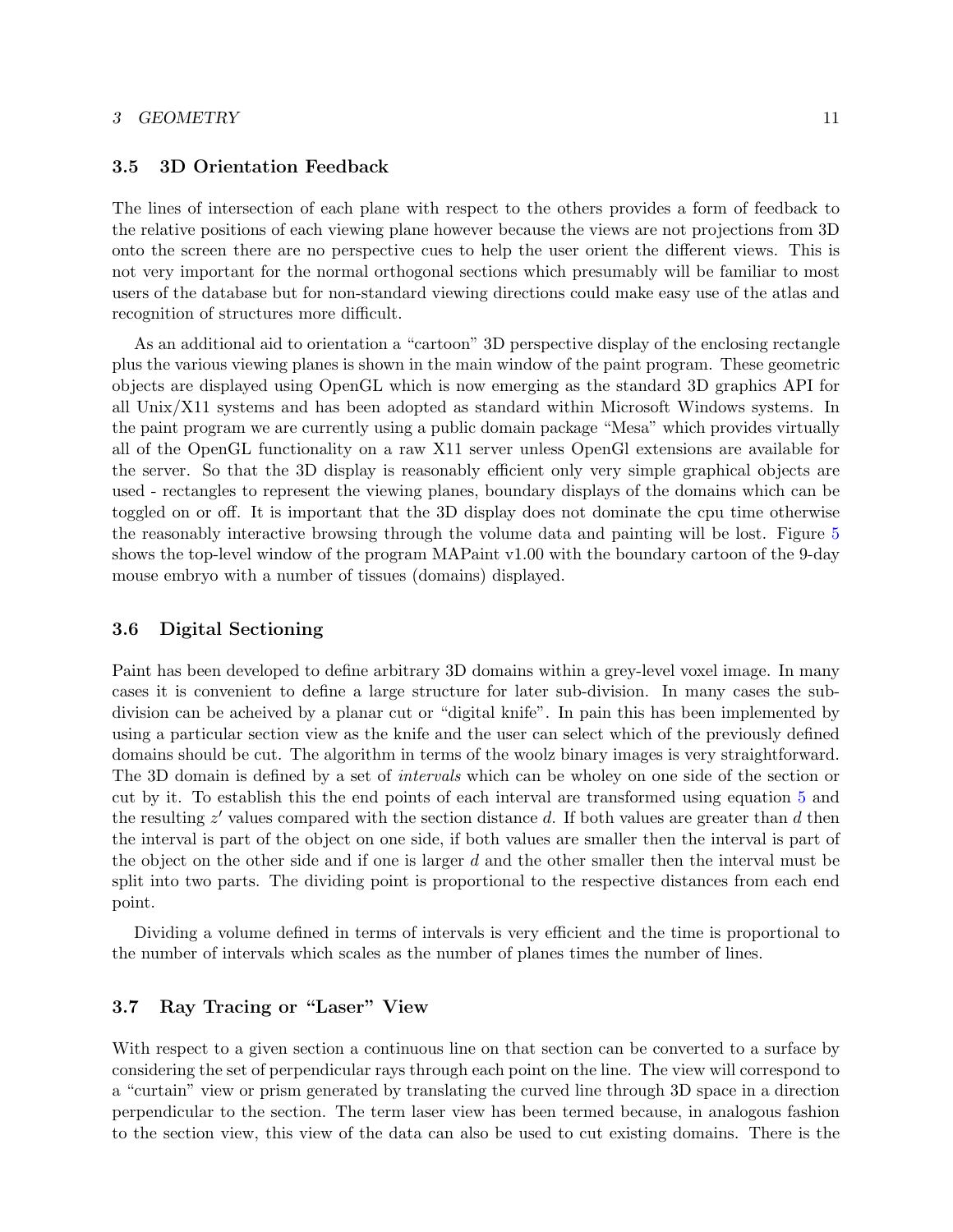#### 4 PAINTING 12



<span id="page-14-1"></span>Figure 5: Top-level window of the computer program MAPaint v1.00 showing the 3D feedback available. The 9-day mouse embryo is shown as a series of outline contours, a number of anatomical domains are similarly depicted (red: neural tissue, blue: somites). Feedback for the position of two section views (not shown) are displayed, in one case as a solid plane, in the other just as the intersection polygon between the section plane and the voxel image 3D bounding box.ues to help the user orient the different views. This is not very important for the normal orthogonal sections which presumably will be familiar to most users of the database but for non-standard viewing directions could make easy use of the atlas and recognition of structures more difficult.

constraint however that the laser view must pass right through the domain to be cut or be a closed curve.

To define the laser view a set of points at unit distance along the curve are selected and for each point,  $(x'_i, y'_i, z'_i)$ , we know that  $z'_i = d$ . At each point the value of  $z'$  is allowed to vary in unit steps from  $d_{min}$  to  $d_{max}$  and the correspondig value r in the original image coordinates is calculated using equation [6.](#page-8-2) The grey value for that point can then be determined. By scanning in this fashion the grey-values over the entire laser view can be established. The individual line images are aligned by the points corresponding to  $z_i' = d$ .

## <span id="page-14-0"></span>4 Painting

The basic function of the paint program is to allow interactive segmentation of a reference image to generate a series if binary images which map directly onto the original reference and (presumably) correspond to structures of some sort within the original. At the lowest level the segmentation is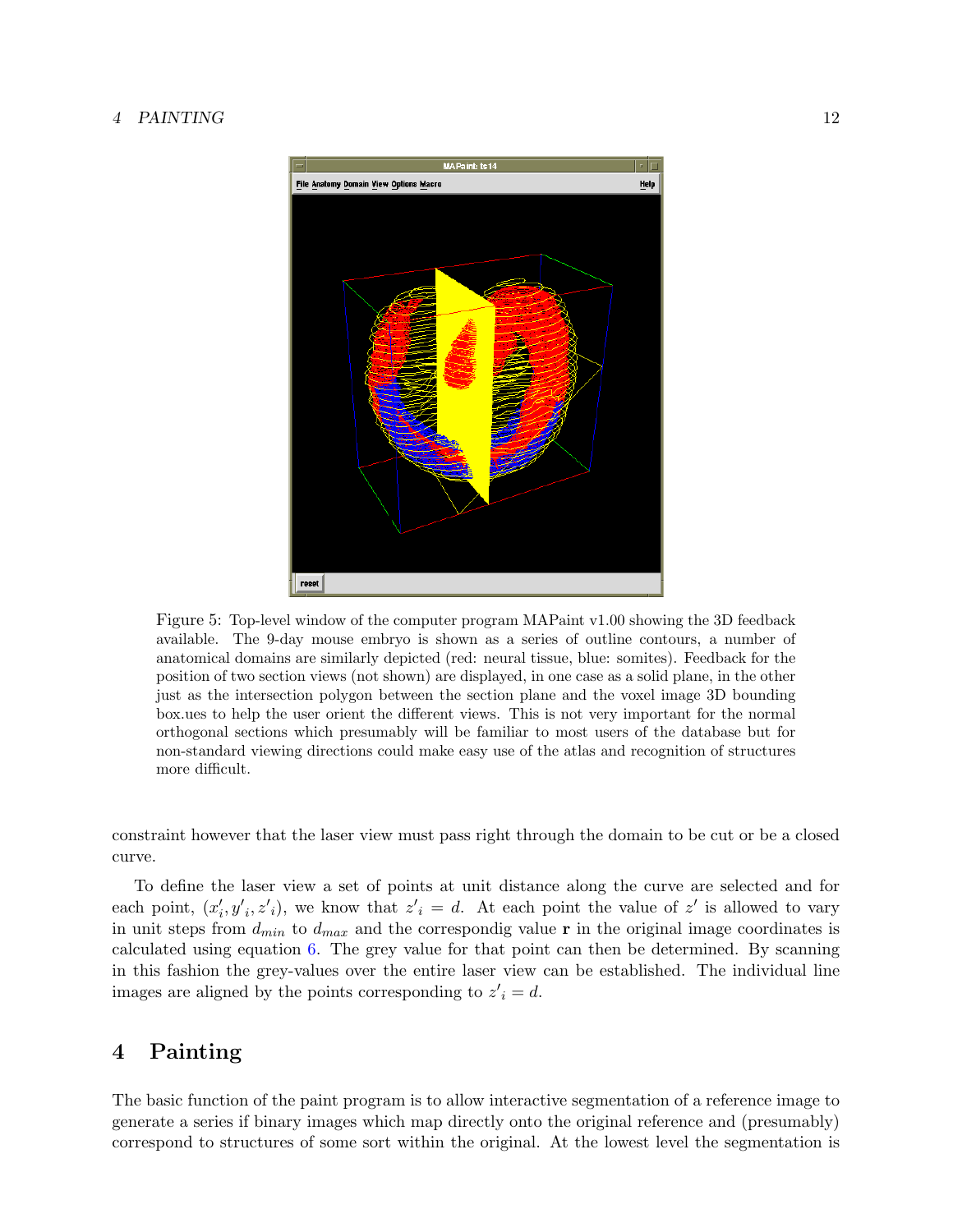#### 5 POWER ASSIST 13

by interactively marking - painting - the reference image to delineate the region of interest. This is not actually changing the original, merely creating a binary mask which is displayed a coloured "wash" over the original grey-values. Within the paint program it is possible to delineate up to five different regions at the same time, more than that is difficult because the program is designed to run with the colours displayed using overlay planes for efficiency. On an 8-bit colour display with a reduced colour availability and the requirement that the overlays appear as a wash over the grey-values this effectively reduces the number of possible simultaneous paint domains to five - three overlay planes allows 32 colours per wash, reserve 32 colours for other applications, reserve 32 values for the grey-values leaving 5x32 for the overlays plus 32 colours for "solid" overlays. In the current version the user can select upt to 5 "wash" overlays and 27 "solid overlays.

For the atlas it will often be the case that the edge of one structure will delineate the boundary of the adjacent structure and therefore for efficiency and consistency each boundary should be defined just once. To aid this process the program will enforce boolean "rules" on the domains defined interactively as a simple dominance hierarchy. By default the overlays are ordered so that domain-1 has dominance over domain-2, domain-2 has dominance over domain-3 and so on. Within the program there is the option to change this dominance ordering (by "drag and drop") so that the user can modify the behavior as required.

There are currently two painting modes. The first is referred to as "drawing" in which the user draws a boundary, either by dragging which will result in an arbitrary polyline or by point selection which will result in a line consisting of straight-line segments. Once the polyline is complete the inside of the contour defines a region that is used to modify the current domain. The new domain will be added (set union) or subtracted (set difference) according depending on which button is pressed or if the modifier key Meta is pressed.

The second mode is to use the "paint-ball" which is equivalent to a "paint-brush" and "eraser" depending on which button is pressed or if the meta modifier key is pressed. With both of these options there are a variety of parameters - cursor appearence, paintball size and shape. Painting a screen resolution is very demanding therefore is is possible to temporarily bring up magnification windows to any level which allows painting to single pixel level when necessary. In the magnified windows the painted domain is constrained to the pixel regions of the base image and will therefore have a "blocky" appearence.

The default parameters controlling the painting and drawing process can be controlled from a tool control dialog. This dialog switches as the selected painting tool changes to reflect the parameters available for that option. In the case of drawing th only options area choice oc cursor single pixel dot, cross bars or arrow. Usage to date suggests that the single dot is most useful and is therefore set as the default.

The supplementary parameters with the drawing option are paint-ball size, paint-ball shape (circle or square) and a choice of contrasting boundary for the paint-ball which can be useful on dark images.

### <span id="page-15-0"></span>5 Power Assist

Power assist is the term coined for using image processing techniques to help the painting process. This ranges form simple erosion and dilation of the painted region to automatic tracking of structures through the volume. The list of IP support tools is currently: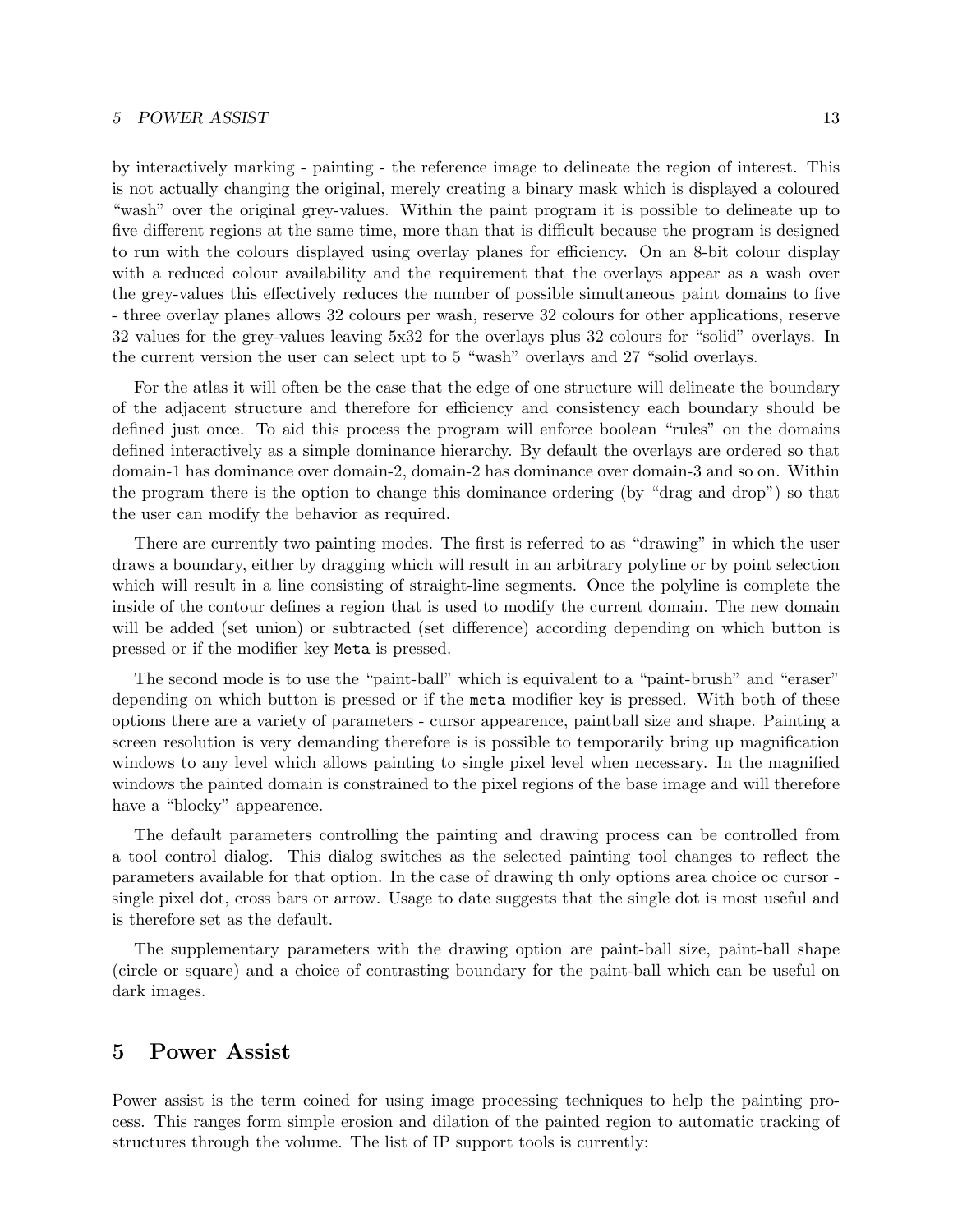#### 5 POWER ASSIST 14

- Geometry object: this is not yet implemented but will allow the user to place simple geometry objects (circle, square, etc) on the image. This is intended for applications such as marking dots, nuclei etc where the presence and distribution is the information of interest and not the detailed shape.
- Threshold: select a point and the domain to add (or subtract) is defined by the set of pixels with grey value within a certain range of values around the selected pixel grey value and connected to the selected pixel by other members of the set. The range can be adjusted by dragging the mouse right and left and the resulting new domain is interactively displayed. Releasing the mouse button accepts the changes. By pressing the left mouse button with the  $\langle \text{control}\rangle$ key pressed the mode is switched to allow the user to define a constraint domain within which the thresholded domain is restricted. This allows holes in an otherwise complete boundary to be blocked.
- Fill: the displayed section can be considered to be segmented into number of regions according to the existing painted domains. In this sense "no-paint" can be considered a region. The fill option will add (or subtract) the singly connected region containing the selected point. The tool controls with fill allow the user to select between 4- and 8-connectedness to define the connected regions. 8-connected tends to allow too much "leaking" and therefore 4-connected is the default.
- Erode, Dilate: apply erosion or dilation to the current domain with a structuring element which can have different sizes and distance metrics. The size options are of a radius between 1 and 10 and the distance options are 8-connected, 4-connected, octagonal and Euclidean. Pressing left mouse button over a region will erode it, <control> left mouse-button will dilate it. In this way the user can execute combinations of morphological operations on the defined domains within the 2D section. These are useful for defining thin boundary regions and for smoothing.
- Affine transform: allows affine transform (currently only translate and rotate) of previously defined regions. The tool controls allow selection of which type of transform. In the current version the choice is between translate and rotate. To move a domain component click the left mouse-button within the required domain and drag. In translate mode the domain can now be moved into place. In rotate mode (indicated by the cursor shape) the point at which the mouse-button was pressed will act as the centre of rotation and the domain will rotate by the angle between an imaginary lever from the centre of rotation to the cursor and the x-axis. For small rotations drag out a longer lever to the right hand side of the centre of rotation.
- Image Tracking: modify the domain propogated from the previous operation (usually the previous section) by using the image information associated with that domain to match to the existing image. The method matches small parts of the image near to the domain and establishes the best match at a series of points along the domain boundary. This is closely related to the "snake" techniques developed for flexible model matching but with a number of differences. The first is that there is no global assumption about the image match cost, the matching at each point on the boundary depends on the image used to define the initial boundary. This breaks the requirement that the snake must have the same appearence at all parts. The second is that there is no constraint on the absolute curvature of the boundary, only a constraint on the change of curvature with respect to the original. This allows the preservation of specific sharp features in the boundary which may be real. There is a control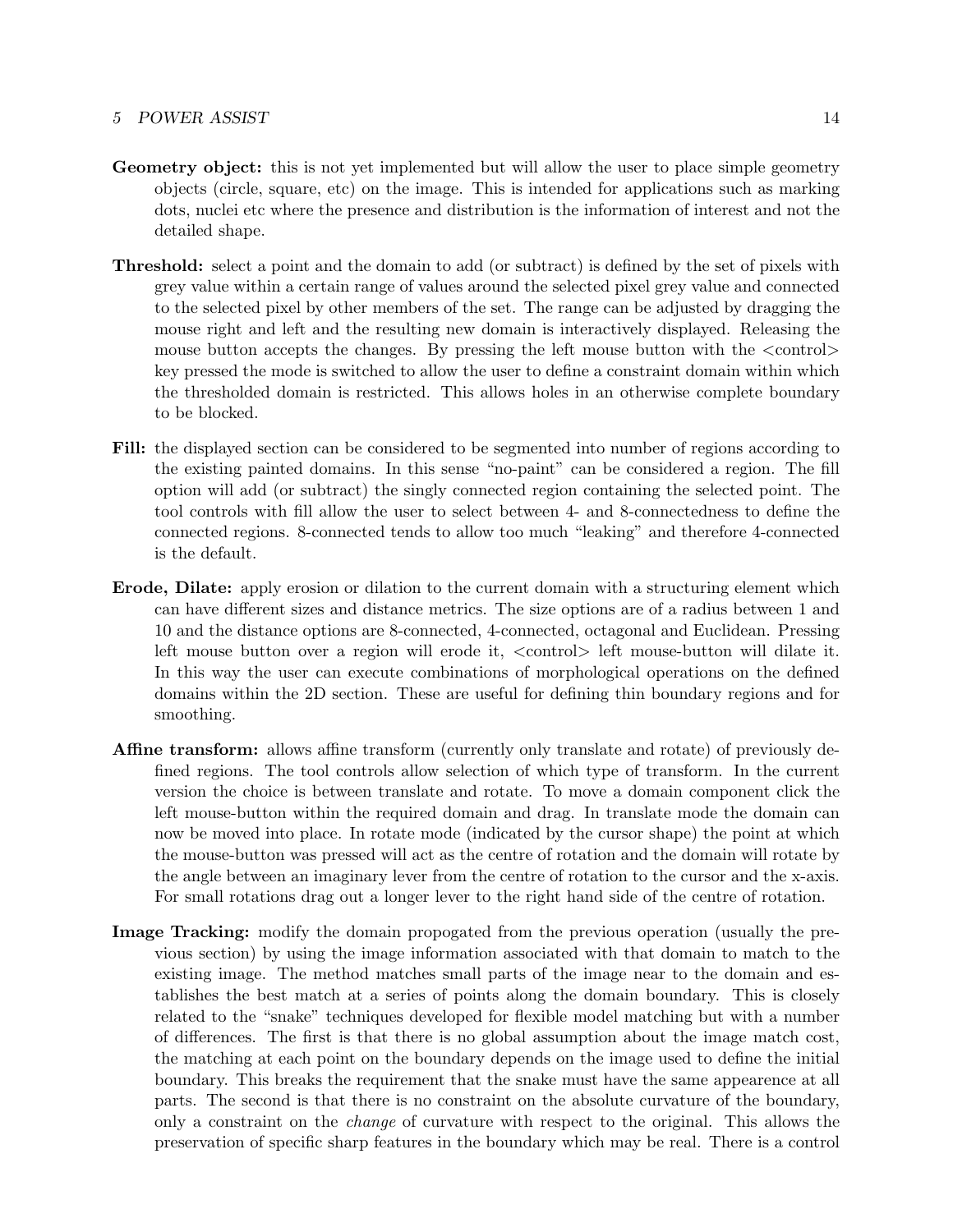#### 5 POWER ASSIST 15

panel which allows the modification of a set of control parameters for the searched area and the snake cost function. The cost function is optimised using Dynamic Programming and is an approximation to the snake cost (making this optimisation globally correct is straightforward and will be implemented soon).

- Edge Tracking: this is essentially identical to image-tracking but now the cost is derived from the local edge strength which is currently defined as the modulus of the gradient. The gradient is calculated using a derivative of gaussian filter with an adjustable width. The gaussian suppresses high frequency noise. This edge strength is not ideal because it does not include the directional component and it is possible to result in a new domain which switches between two closely parallel edges of opposite polarity.
- Tablet: in many cases it is easier and more convenient to draw on printed pictures of the sections which can be done using a graphics tablet. This is useable simply as a means to control the cursor, the use of a pen to draw is more natural and easier to control than a mouse, but the main use is to draw from the printed sections. To link tablet coordinates with image coordinates the user defines two fixed points on the tablet which are transformed to two given points within image space. In our case the fixed points are generated as crosses on the printed picture and are typically at opposite ends of a diagonal. The user first marks each point then draws around the required region. The tool controls allow the user to define the image coordinates of the reference points. These points could of course match fiducial markers within the sectioned material if they exist. The tablet controls are for a Wacom cordless tablet.<sup>[1](#page-17-0)</sup>
- Domain Review: allows the user to loop throught the segmented parts of a given 3D domain and add that region to a selected domain by pressing a button. The selection also include return to grey, i.e. delete, and discard which will leave any regions under the reviewed region unchanged. The domain to be reviewed can be read in directly or may be generated within the program. For example it is possible to select "Check Overlap" on the read domain dialog which will then check the domain read for overlaps with any existing domain. If an overlap is found then the overlap region is registered with the domain-review controls which when activated allow the user to check each overlap region in turn and select the required destination domain. Alternatively the review domain can be read directly from disc.

The domain-review control dialog provides a complete list of the non-NULL planes within the review-domain object and selection of a plane will change the view to that plane. Pressing "review" initiates the review from the selected plane and continues until all planes are complete or "Stop" is pressed. In review mode the region to be reviewed is flashed on the screen and the user simply selects which domain that region should be added to. Very small regions (less than 10 pixels) are highlighted by adding a large square around the region which also flashes. It is not required that all the parts of a review-domain are allocated but the review-domain dialog must be dismissed before other a painting tools can be used. Any remaining regions are saved for later review unless overwritten by an operation that can result in a review-domain (e.g. read domain).

Domain Surgery implemented but no description.

<span id="page-17-0"></span><sup>1</sup>We use the Wacom UltraPad A4 Serial Tablet with the cordless ultrapen which can correct for pen tilt. Contact WACOM Computer Systems GmbH, Hellersbergstr. 4, 41460 Neuss, Germany, WWW site <http://www.wacom.de/>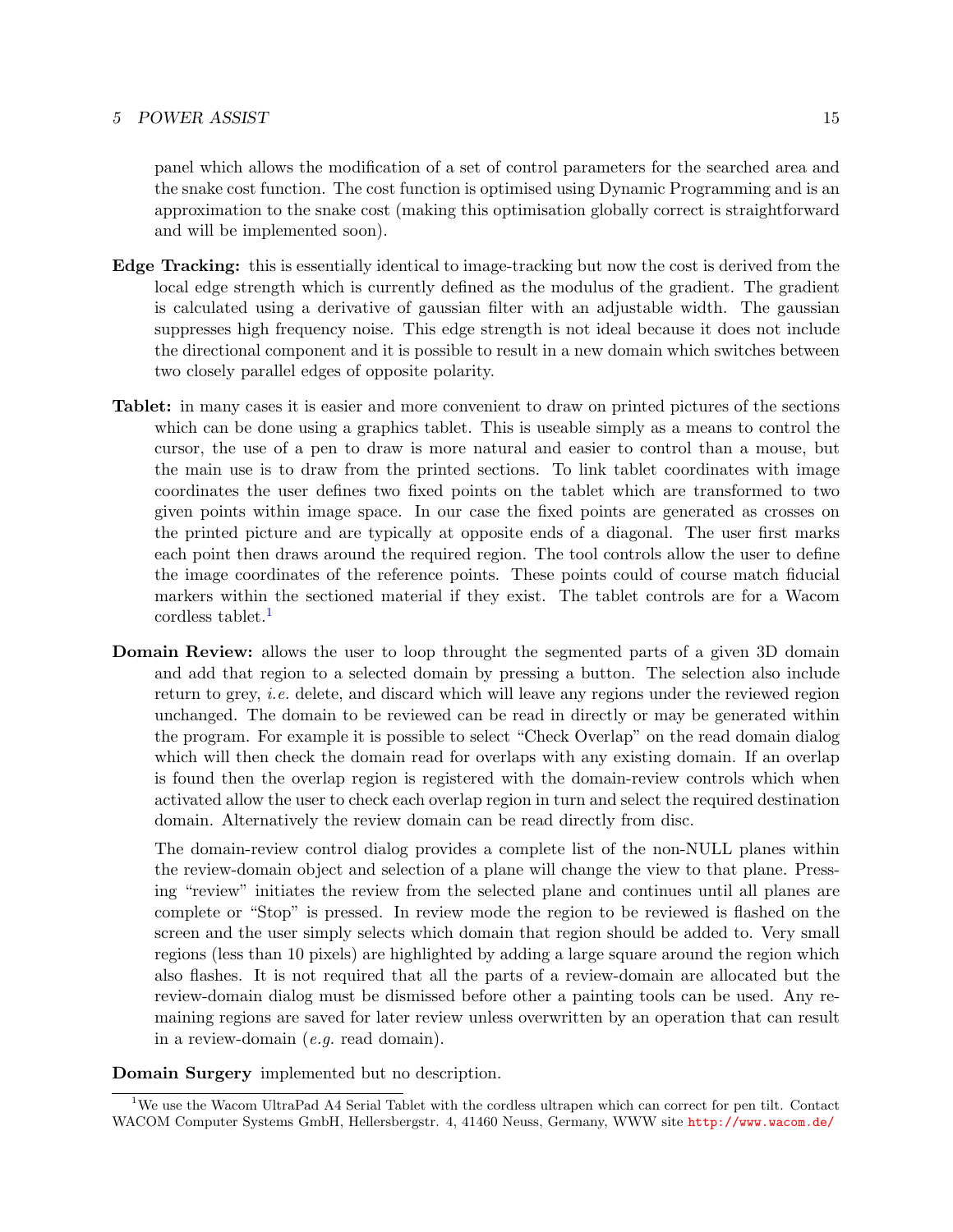#### 6 MISCELLANY 16

The tracking tools have only recently been implemented and need tuning to establish the best default parameters for different applications.

## <span id="page-18-0"></span>6 Miscellany

### <span id="page-18-1"></span>6.1 Colour maps

Paint is designed to run an an 8-bit display using pseudo-colour or colour look-up table to map pixel values to displayed colours. This mapping can be adjusted to suit particular grey-level reference images and to allow the overlay colours to be modified. The controls are the gamma setting and a minimum and maximum value which enable certain ranges of grey-values to be enhanced.

#### <span id="page-18-2"></span>6.2 Autosave

Like any large program paint is not bug-free therefore an autosave option has been included which saves all of the painted domains at predetermined intervals which defaults to 15 minutes. This time is user settable and autosave can be switched off but is not recommended. Data can be retrieved from an old autosave file and the user is presented with the domains from the saved file and prompted to assign the domains as required.

## <span id="page-18-3"></span>7 Program Help Pages

The program help pages are written in HTML the World-Wide-Web hypertext markup language and are accessed using Netscape (see <http://www.netscape.com/> if help is requested from within the program or with any html browser otherwise. Paint provokes the required page to be displayed on the netscape browser on the users terminal, if necessary starting up Netscape.

## References

- <span id="page-18-4"></span>[1] R.A. Baldock, J. Bard, M.H. Kaufman, and D Davidson. A real mouse for your computer. BioEssays, 14:501–502, 1992.
- <span id="page-18-5"></span>[2] D Davidson, J Bard, R Brune, A Burger, C Dubreuil, W Hill, M Kaufman, J Quinn, M Stark, and R Baldock. The mouse atlas and graphical gene-expression database. Seminars in Cell and Developmental Biology, 8:509–517, 1997.
- <span id="page-18-8"></span>[3] Herbert Goldstein. Classical Mechanics. Addison-Wesley, Reading, MA, 2 edition, 1950.
- <span id="page-18-7"></span>[4] Liang Ji, Jim Piper, and Jing-Yan Tang. Erosion and dilation of binary images by arbitrary structuring elements using interval coding. Pattern Recognition Letters, 9:201–209, 1989.
- <span id="page-18-6"></span>[5] J. Piper and D Rutovitz. Data structures for image processing in a c language and unix environment. Pattern Recognition Letters, 3:119–129, 1985.